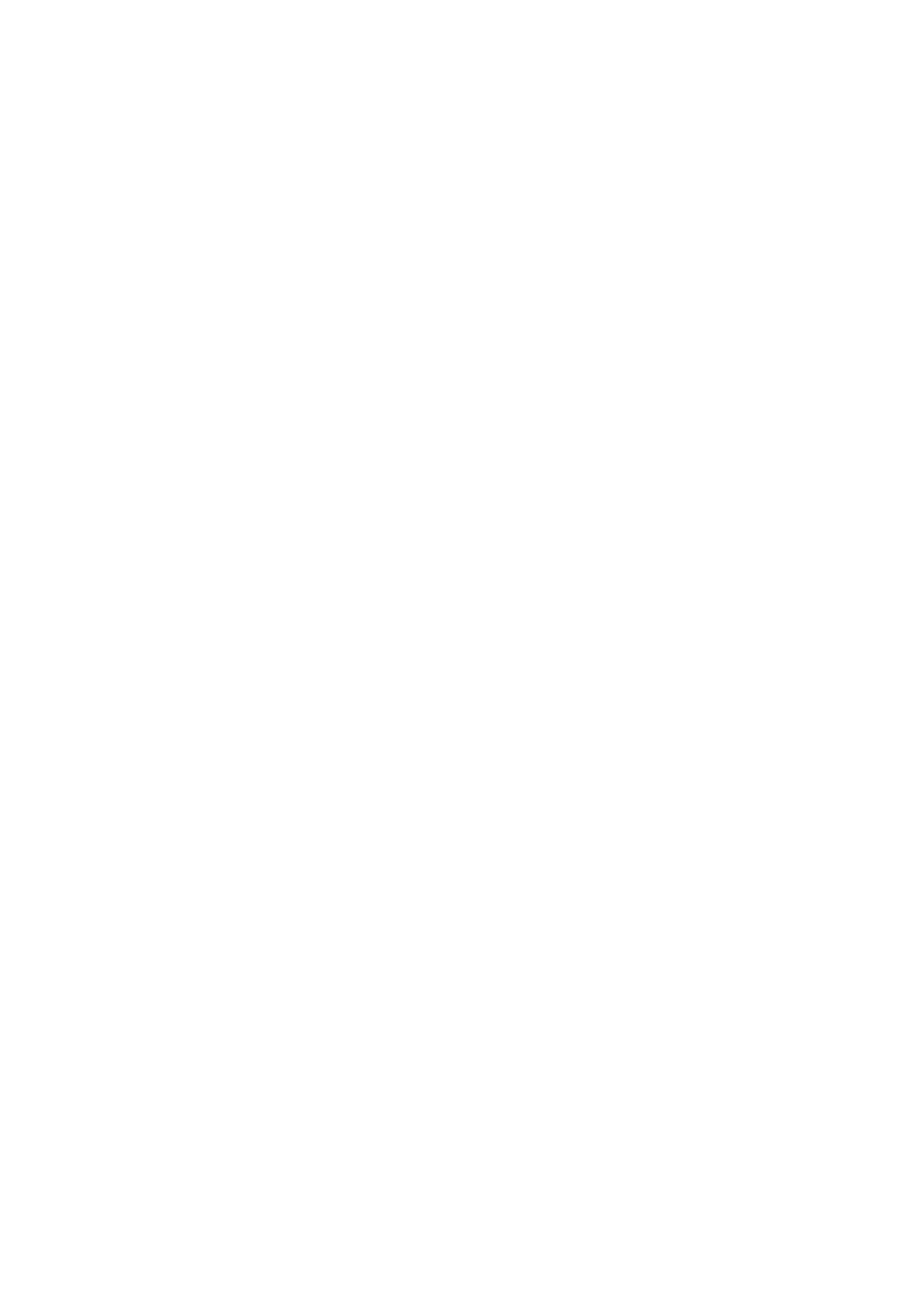

# **Report of the Director International Bureau of Education**

Implementation of Activities Period: January–December 2015

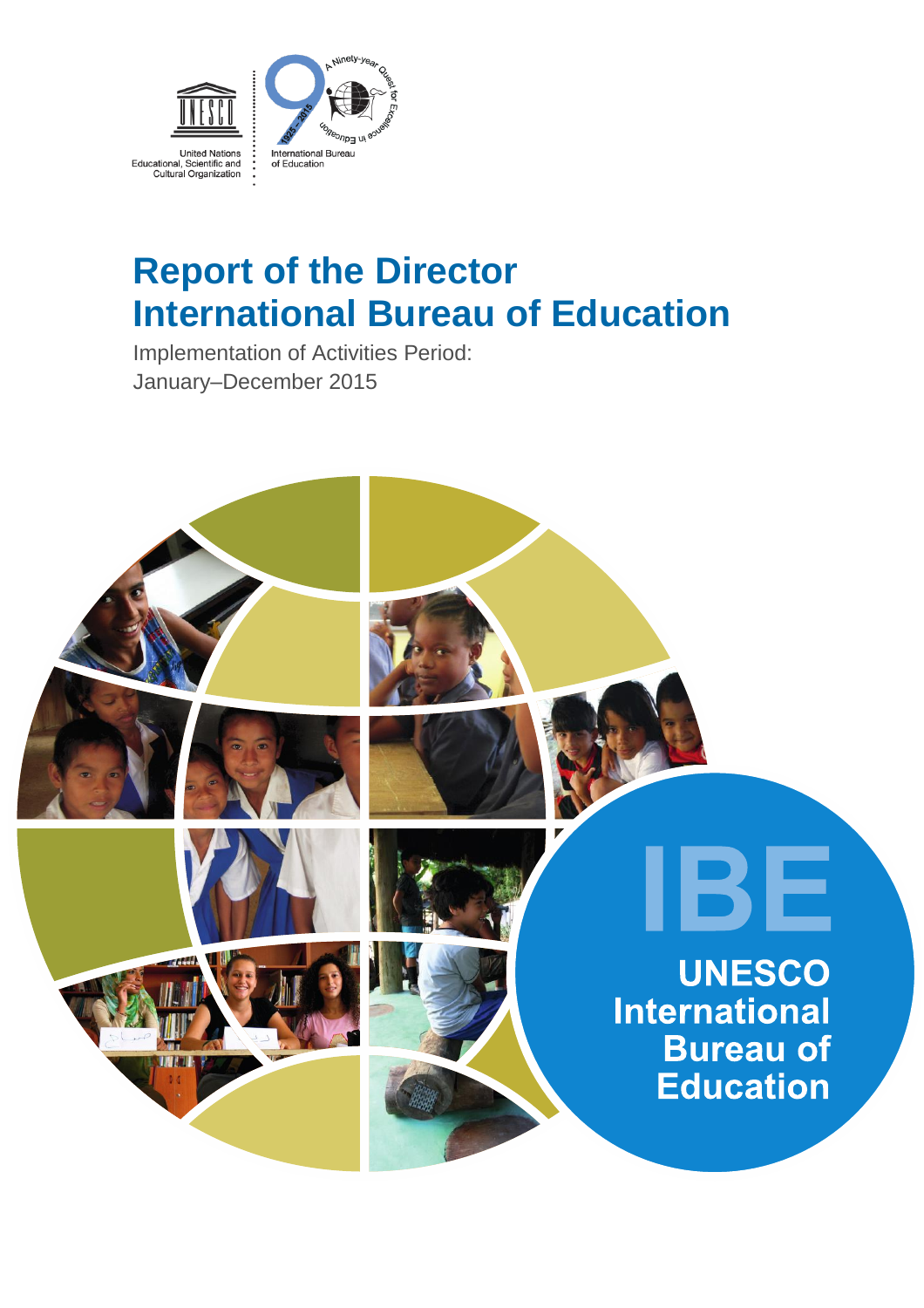## Table of Contents

### I. Programming context

### II. IBE Expected Result 1

*Capacities of individuals and institutions for the design, development and implementation of quality curriculum processes enhanced, and curriculum innovation, reform and revision initiatives supported*

### III. IBE Expected Result 1a

*Member States' capacity strengthened to analyze and address systemic constraints to their equitable provision of quality and development-relevant education and learning*

### IV. IBE Expected Result 2

*A sound knowledge base to inform evidence-based decision making and practices in curriculum, learning and assessment implemented*

- V. International Conference on Education (ICE)
- VI. Institutional and organizational development
- VII. Budget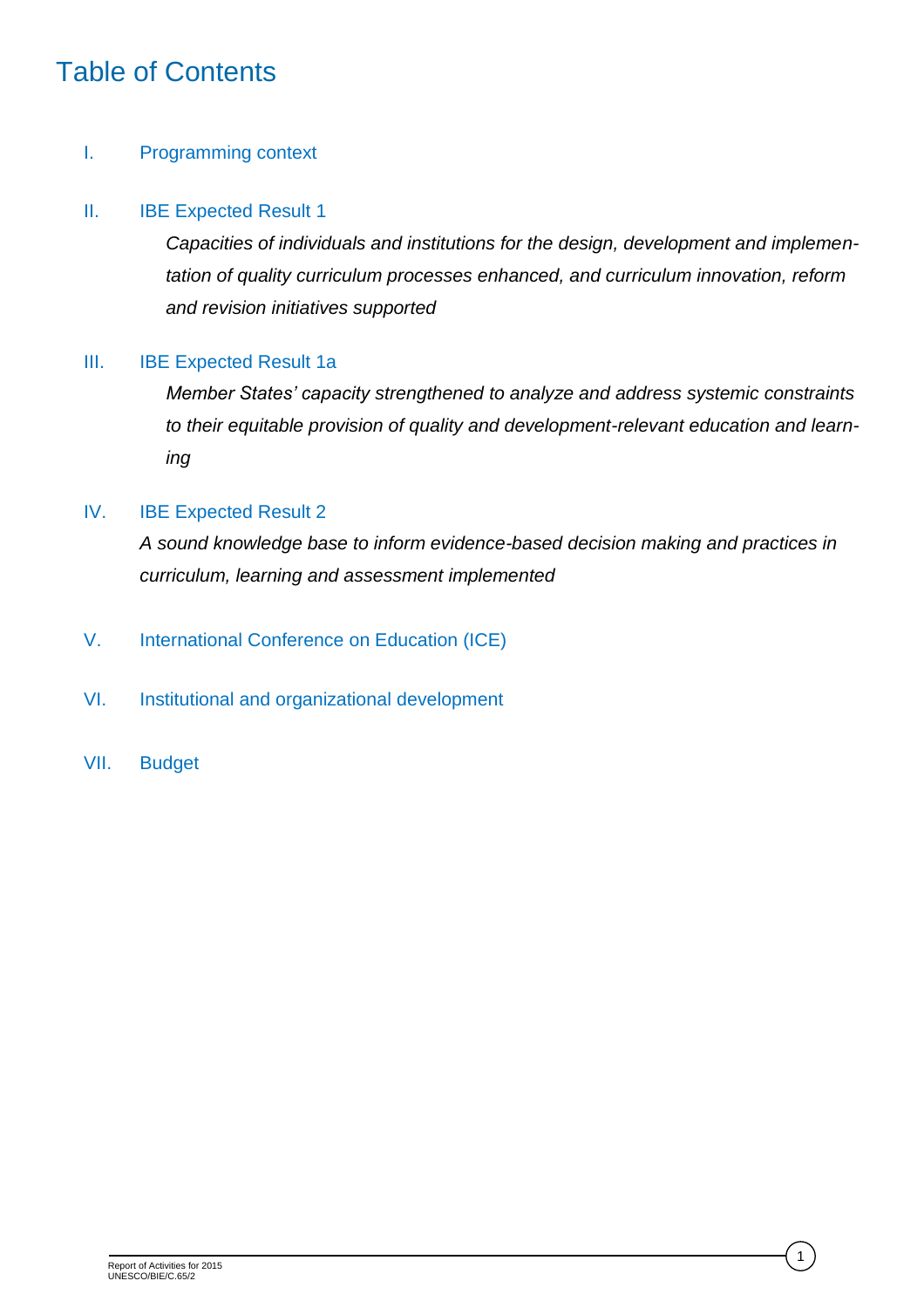## I. Programming context

This document presents the programme of activities that the International Bureau of Education (IBE) undertook during 2015 (hereafter referred to as the "programme"). The 2015 programme built on the achievements registered during 2014. It also sought to advance the focus and the impact of the IBE, especially in the field and through evidence-based practice.

Furthermore, the 2015 programme was guided by the IBE Strategy and Programme of Work 2012-2017, and by the need to accelerate progress towards attaining and sustaining the status of a global Centre of Excellence (CoE) in curriculum and related matters of learning, teaching, and assessment.

As a UNESCO Category I Institute, the IBE's programme is closely aligned with UNESCO's core functions and is guided by the Main Lines of Action (MLAs) and by the associated IBE Expected Results for 2014- 2017 as articulated in the 37 C/5. The IBE's Expected Results of 2015 are therefore accordingly organized and presented.

### **Main Line of Action 1 (MLA 1)**

Supporting Member States to develop education systems to foste high quality and inclusive lifelong learning opportunities for all

### **IBE Expected Result 1**

Capacities of individuals and institutions for the design, development and implementation of quality curriculum processes enhanced, and curriculum innovation, reform, and revision initiatives supported

#### **IBE Expected Result 1a<sup>1</sup>**

Member States' capacity to analyze and address systemic constraints to their equitable provision of high-quality and development-relevant education and effective learning opportunities strengthened

### **Main Line of Action 3 (MLA 3)**

Advancing Education for All (EFA) and shaping the future international education agenda

### **IBE Expected Result 2**

 $\overline{a}$ 

A sound knowledge base to inform evidence-based decision making and practices in curriculum, learning and assessment implemented

The IBE accelerated its progress through focused implementation of six programmes cleared by the  $64<sup>th</sup>$ session of the IBE Council meeting. These include:

*Innovation and Leadership in Curriculum, Learning, and Assessment* (Norms and standard-setting function) This programme is intended to re-conceptualize and reposition curriculum as central to national and global development dialogue and interventions. It is also aimed at repositioning curriculum as an indispensable tool for giving effect to policies on lifelong learning.

*Current and critical Issues in Curriculum, Learning, and Assessment* (Laboratory of ideas function) This programme aims at developing curriculum frameworks, guidelines and prototypes for areas of high demand and where Member States (MSs) have limited experience and/or areas where MSs are not making desired progress.

*Knowledge Creation and Management in Curriculum, Learning, and Assessment* (Clearinghouse function) This programme means to improve physical and substantive access to evidence-based knowledge required to guide curriculum design and development, as well as teaching, learning and assessment. This involves translating findings from cutting-edge research into easily accessible language with explicit implications for policy and practice. It also involves improving access to knowledge through printed and online documents on the IBE platform.

*Systemic Strengthening of Quality and Development Relevance of Education and Learning* (Capacity builder function) This programme aims at strengthening the capacity of MSs to analyze and address critical impediments that prevent their equitable and resourceefficient provision of quality and development-relevant education and effective lifelong learning opportunities.

*Leadership for Global Dialogue on Curriculum, Learning, and Assessment* (Intellectual leadership function) This programme is intended to regularize and strengthen the International Conference on Education (ICE); to reinforce and reposition the IBE as an indispensable global actor and contributor in curriculum design and development; and to strengthen the IBE's position as a global CoE in curriculum, learning, and assessment.

*Institutional and Organizational Development* (Capacity builder function of the IBE) aims at strengthening the IBE's capacity to implement the CoE Strategy in preparation for an optimal contribution to SDG4 and the Education 2030 Agenda and to carry out its mandate effectively.

2

*<sup>1</sup> Expected Result 1a was mainstreamed into the work of the IBE in 2014.*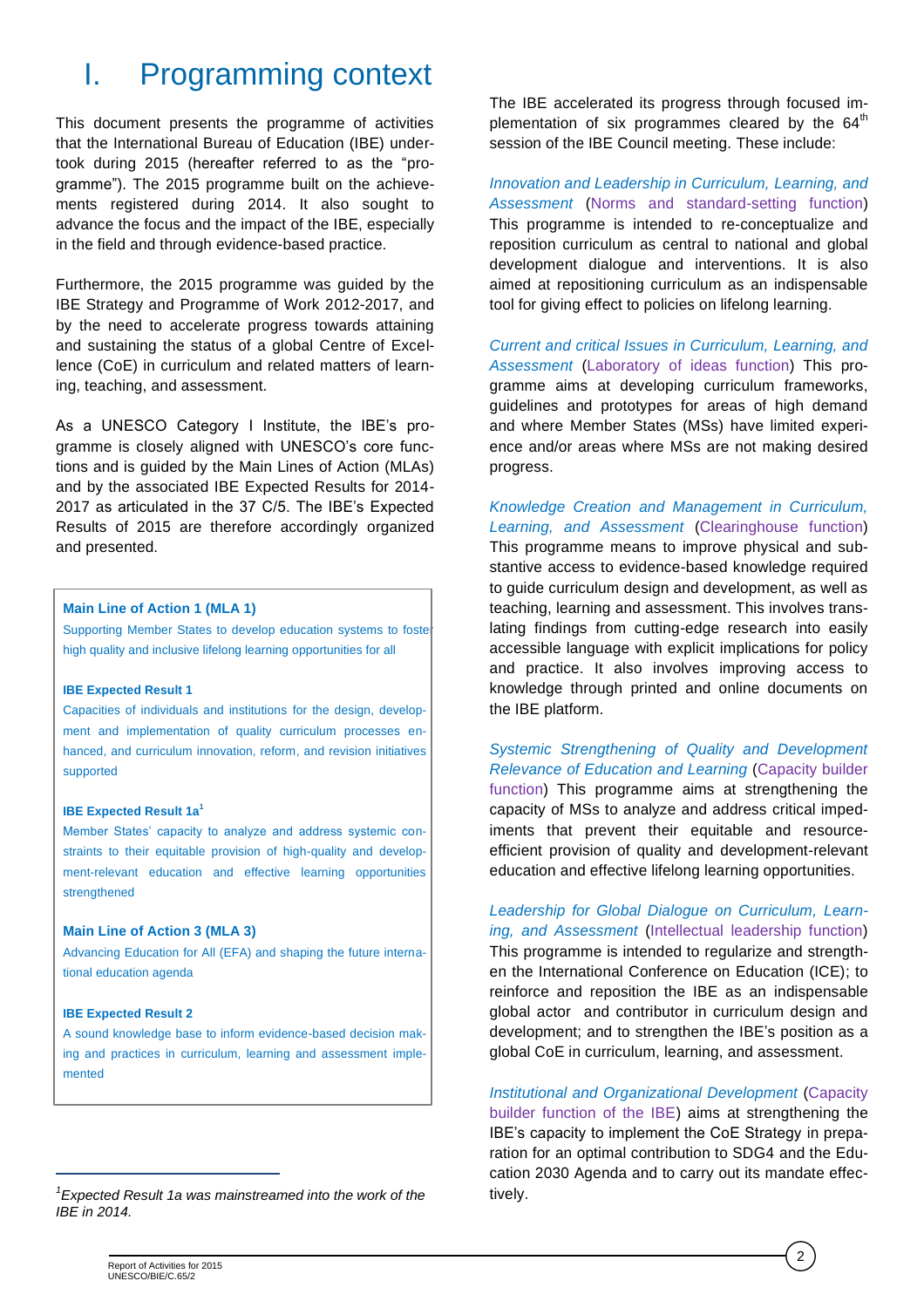## II. IBE Expected Result 1

*Capacities of individuals and institutions for the design, development, and implementation of quality curriculum processes enhanced, and curriculum innovation, reform, and revision initiatives supported*

During 2015, the IBE has strengthened its global intellectual leadership role fostering innovation in curriculum, learning and assessment. This entailed, for instance, the presentation of a discussion paper at the WEF 2015 in order to promote a paradigm shift in curriculum to facilitate alignment of national curricula with the SDGs, the Education 2030 agenda and the futuristic perspective required by the demands of the 21st century. More specifically the paper sought to re-conceptualize curriculum and highlight its central position in national and global development dialogue and interventions. The IBE took this opportunity to highlight the significance and centrality of the curriculum in all key elements of SDG4, including: education quality, equity, development relevance and lifelong learning. It also proffered a "technology" perspective to the curriculum in particular and to education in general.

The IBE has taken solid steps towards facilitating and leading global consultation on the proposed para-digm. The IBE has put a tremendous effort into establishing a Global Curriculum Network (GCN) of MSs Curriculum agencies/institutions (now covering 93 countries). The Diploma courses, customized work-shops on curriculum, multilingual blogs and social networks facilitated knowledge sharing and discussions on the paradigm shift. The quality, level, and geographical coverage of the Diploma courses have been enhanced, and post-training technical support has been reinforced leading to a broader and enriched knowledge creation and management in curriculum development for 21st Century. Furthermore, the IBE launched a series of "In-Progress Reflections on Current and Critical Issues in the Curriculum and Learning" to deepen the global intellectual dialogue on curriculum, learning, and assessment.

Additionally, the IBE has addressed current and critical issues in curriculum by developing curriculum frameworks, guidelines, and quality assurance tools in areas of high demand and where countries have limited experience. In particular, the IBE has focused on seven critical and prevailing issues, including: assessment, competency-based approaches, early childhood care and education (ECCE), inclusive education, global citizenship education  $(GCED)$ , reading in early grades and youth education<sup>2</sup>.

 $\overline{a}$ 

*<sup>2</sup> Going forward in 2016, and as requested by the 63rd session of the Council, the IBE will add to this list of critical issues, the education of people with disabilities.*

Report of Activities for 2015 UNESCO/BIE/C.65/2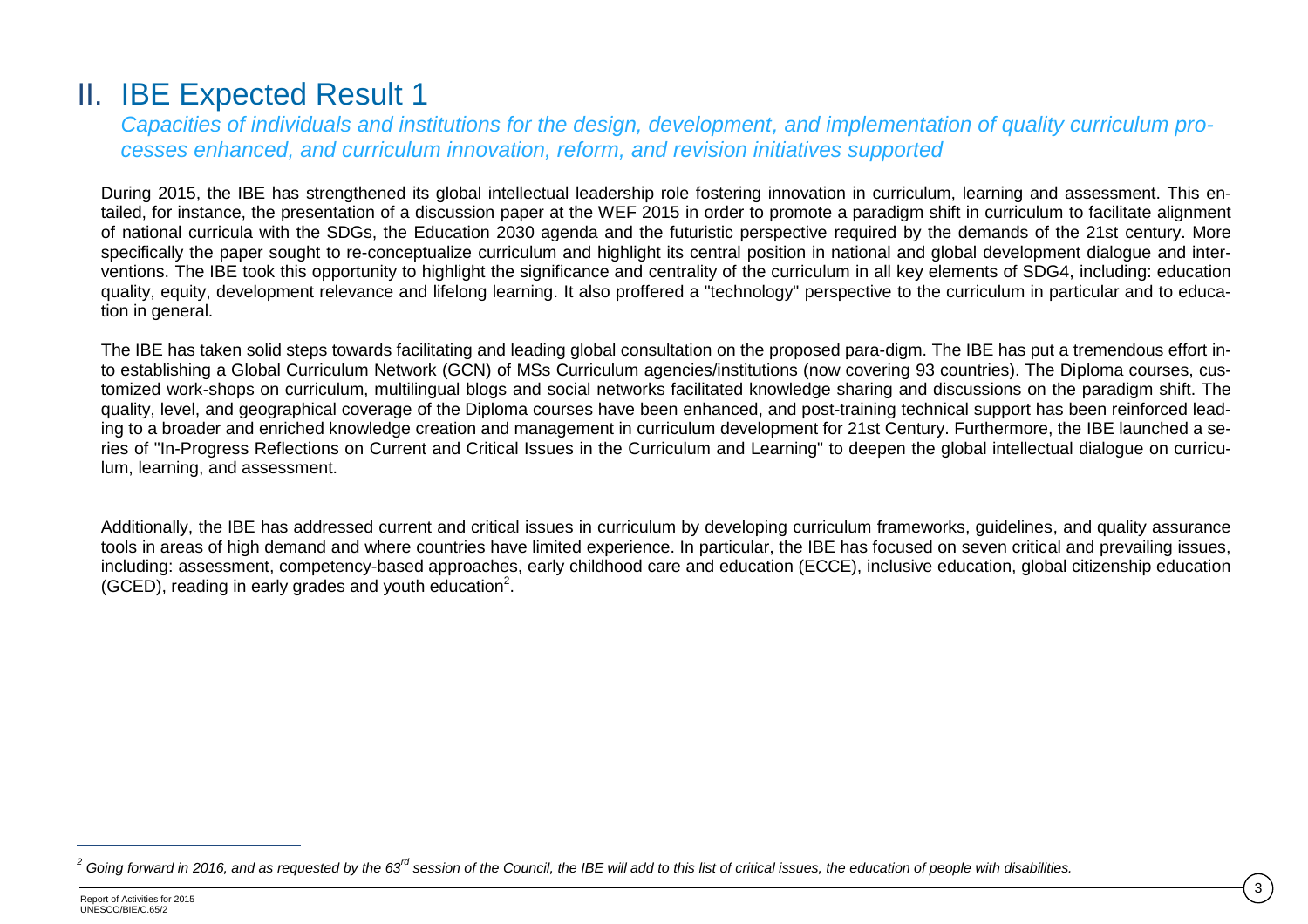| <b>Activities</b>                                                                                                                                                                                                                                                                                                                                                                                                                                                                                                                                                                                                                                                                                                                                                                                                                                                                                                                                                                                                                                                                                                                                                                                                                                                                                                                                                                                                                                                                                                                                                                                                                                                                                                                                                                                                                                                                                                                                                                                                                                                                                                                       | Impact                                                                                                                                                                                                                                                                                                                                                                                                                                                                                                                                                                                                                                                                                                                                                                                                                                                                                                                                                                                                                                                                                                                                                                                                                                                                                                                                                                                                                                                                                                                                                                                                                                                                                                                                                                                                                                                                                 | <b>Risks</b>                                                                                                 | <b>Risk Mitigation</b>                                                                                                                                                                                                                                                                                                                                                     |
|-----------------------------------------------------------------------------------------------------------------------------------------------------------------------------------------------------------------------------------------------------------------------------------------------------------------------------------------------------------------------------------------------------------------------------------------------------------------------------------------------------------------------------------------------------------------------------------------------------------------------------------------------------------------------------------------------------------------------------------------------------------------------------------------------------------------------------------------------------------------------------------------------------------------------------------------------------------------------------------------------------------------------------------------------------------------------------------------------------------------------------------------------------------------------------------------------------------------------------------------------------------------------------------------------------------------------------------------------------------------------------------------------------------------------------------------------------------------------------------------------------------------------------------------------------------------------------------------------------------------------------------------------------------------------------------------------------------------------------------------------------------------------------------------------------------------------------------------------------------------------------------------------------------------------------------------------------------------------------------------------------------------------------------------------------------------------------------------------------------------------------------------|----------------------------------------------------------------------------------------------------------------------------------------------------------------------------------------------------------------------------------------------------------------------------------------------------------------------------------------------------------------------------------------------------------------------------------------------------------------------------------------------------------------------------------------------------------------------------------------------------------------------------------------------------------------------------------------------------------------------------------------------------------------------------------------------------------------------------------------------------------------------------------------------------------------------------------------------------------------------------------------------------------------------------------------------------------------------------------------------------------------------------------------------------------------------------------------------------------------------------------------------------------------------------------------------------------------------------------------------------------------------------------------------------------------------------------------------------------------------------------------------------------------------------------------------------------------------------------------------------------------------------------------------------------------------------------------------------------------------------------------------------------------------------------------------------------------------------------------------------------------------------------------|--------------------------------------------------------------------------------------------------------------|----------------------------------------------------------------------------------------------------------------------------------------------------------------------------------------------------------------------------------------------------------------------------------------------------------------------------------------------------------------------------|
| 1. Lead a paradigm shift in curriculum and learning and global dia-<br>logue on the proposed paradigm<br>The discussion paper "Repositioning and reconceptualizing the<br>curriculum for the effective realization of SDG4: for holistic devel-<br>opment and sustainable ways of living" was discussed at a side-<br>event organized by the IBE at the WEF 2015 (Incheon, Republic<br>of Korea, 19-22 May 2015);<br>The IBE Director participated at the WEF thematic panel "Placing"<br>$\bullet$<br>Quality Education at the Centre of Lifelong Learning", addressing<br>three main questions: (i) why does curriculum matter for sustain-<br>able development and lifestyles (holistic, inclusive and fair devel-<br>opment)?; (ii) why does curriculum matter for quality education<br>for all and as a driver to enhance and democratize learning op-<br>portunities?; and (lii) how can curriculum serve to rethink the pur-<br>poses of education and the ways learning is structured?;<br>In collaboration with the UNESCO Chair in Curriculum Develop-<br>ment (CUDC-UCAM, Canada) and in alignment with the emerg-<br>ing new paradigm, the IBE produced a curriculum norm-setting<br>document on "Criteria and indicators for analyzing and evaluating<br>the quality of a curriculum «as a quality-assurance tool to support<br>MSs in curriculum reforms and developments processes. The<br>document includes 25 indicators organized into four main catego-<br>ries: (1) Education policies; (2) Curriculum orientations; (3) Cur-<br>riculum characteristics and (4) School curriculum experiences;<br>The IBE launched a series of "In-Progress Reflections on Current"<br>and Critical Issues in the Curriculum and Learning", to open a<br>space for global intellectual reflection, collective production and<br>discussion on those issues of high concern to MSs. The first of<br>the series is on "Student Learning Assessment and the Curricu-<br>lum: Issues and Implications for Policy, Design and Implementa-<br>tion". The reflections are available to educators worldwide<br>through multilingual blogs. | The vision and understanding of curriculum as a<br>necessary tool towards the attainment of SDG4<br>and its targets have started to take root. This is ev-<br>ident in the number of countries that requested for<br>the IBE's technical support in alignment with the<br>new paradigm (Afghanistan, Botswana, Burkina<br>Faso, Cambodia, Cape Verde, Congo Republic,<br>Indonesia, Kenia, Madagascar, Mauritius, Nigeria,<br>Niger, Senegal, Seychelles, South Africa, Swazi-<br>land and Tanzania);<br>• Leading role of the IBE in curriculum and related<br>matters is reaffirmed and strengthened among<br>MSs and international education stakeholders;<br>• MSs' education and curricular policy documents<br>are beginning to reflect the new paradigm pre-<br>sented at the WEF 2015 (i.e. Afghanistan and<br>Kenya);<br>The IBE's norm-setting document is beginning to<br>be used by MSs' to quality assure their curricula<br>(e.g. Tanzania);<br>• The "In-Progress Reflection on Current and Criti-<br>cal Issues in the Curriculum and Learning" is be-<br>ginning to stimulate the desired intellectual reflec-<br>tion. During the first month after the launch of the<br>series in October, 634 visits and during November,<br>1,099 visits were recorded. Likewise, the docu-<br>ment on assessment (first issue of the series) has<br>been downloaded 67 times in English, 93 times in<br>Spanish through UNESDOC. Several feedbacks to<br>the document have been posted in the English<br>and Spanish blogs;<br>Based on the "In Progress Reflection on Current<br>and Critical Issues in the Curriculum and Learning"<br>substantive collaboration is strengthening between<br>UIS and the IBE across several program areas. It<br>is also improving the visibility of the IBE work, hav-<br>ing been announced by UNESCO HQ to all Edu-<br>cation Sector Staff. | Imbalanced regional partici-<br>pation in the IBE-led dia-<br>logue and therefore imbal-<br>anced ownership. | Reach out to regional entities<br>(Regional Economic Communi-<br>ties, bureaus, think-tanks, etc.)<br>to convene regional consulta-<br>tions within their events, and ex-<br>pand the global outreach of the<br>IBE work through GCN, multilin-<br>gual blogs and social networks;<br>Where funds allow, translate the<br>paper into at least four of the UN<br>languages. |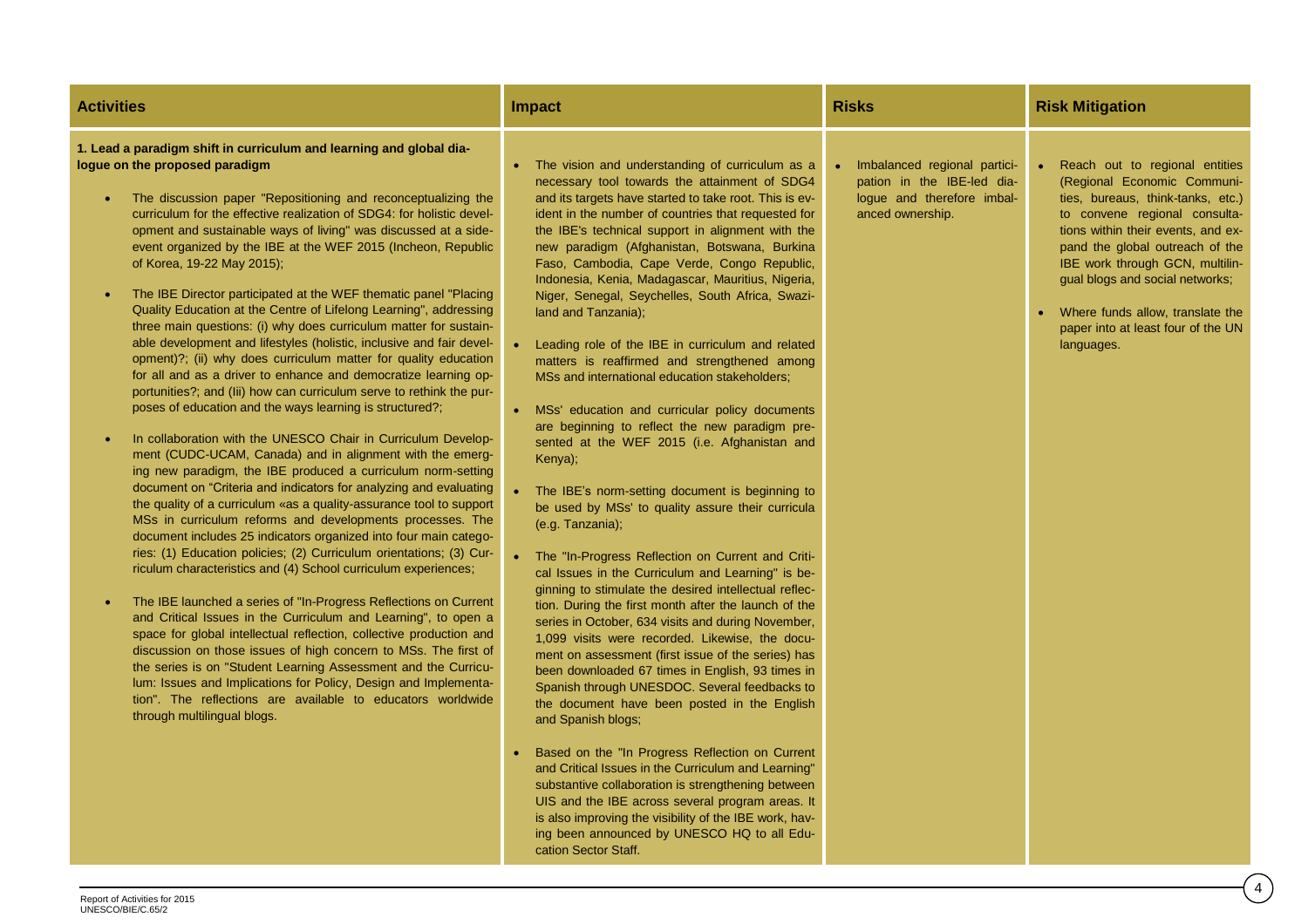**2. Strengthening global networks and partnerships for curriculum and learning**

- The IBE set up a network of heads of curriculum and related matters across UNESCO MSs (the Global Curriculum Network-GCN);
- The diploma alumni was strengthened;
- Social Media was used to reach out to, and to expand professional networks and potential technical partners of the IBE and to disseminate knowledge on the IBE activities and initiatives.
- The Global Curriculum Network (GCN) now covers 93 countries (8 from Arab States, 12 from Central and Eastern Europe, 6 from Central Asia, 19 from East Asia and the Pacific, 10 from Latin America and the Caribbean, 16 from North America and Western Europe, 4 from South and West Asia and 18 from Sub-Saharan Africa;
- 40 graduates and 19 teaching staff have joined the Diploma Alumni Network since its launch in 2014 on the IBE website;
- Global network of the IBE alumni was strengthened and expanded;
- Since May 2015, the IBE\_UNESCO twitter account has reached 500 followers. This number does not include the audience Impacted when the IBE is retweeted. The Facebook account has 359 active followers and the publications have been downloaded by almost 820 persons;
- The IBE Director twitter has reached 607 followers. During the year, the Director has sent 177 tweets regarding IBE standpoints, initiatives, activities and events. The top followers are from among a wide range of institutions worldwide;
- The In-Progress Reflection on Current and Critical Issues in the Curriculum and Learning"" is also expanding the base of the IBE's intellectual network as evidenced in the user traffic (see point 1).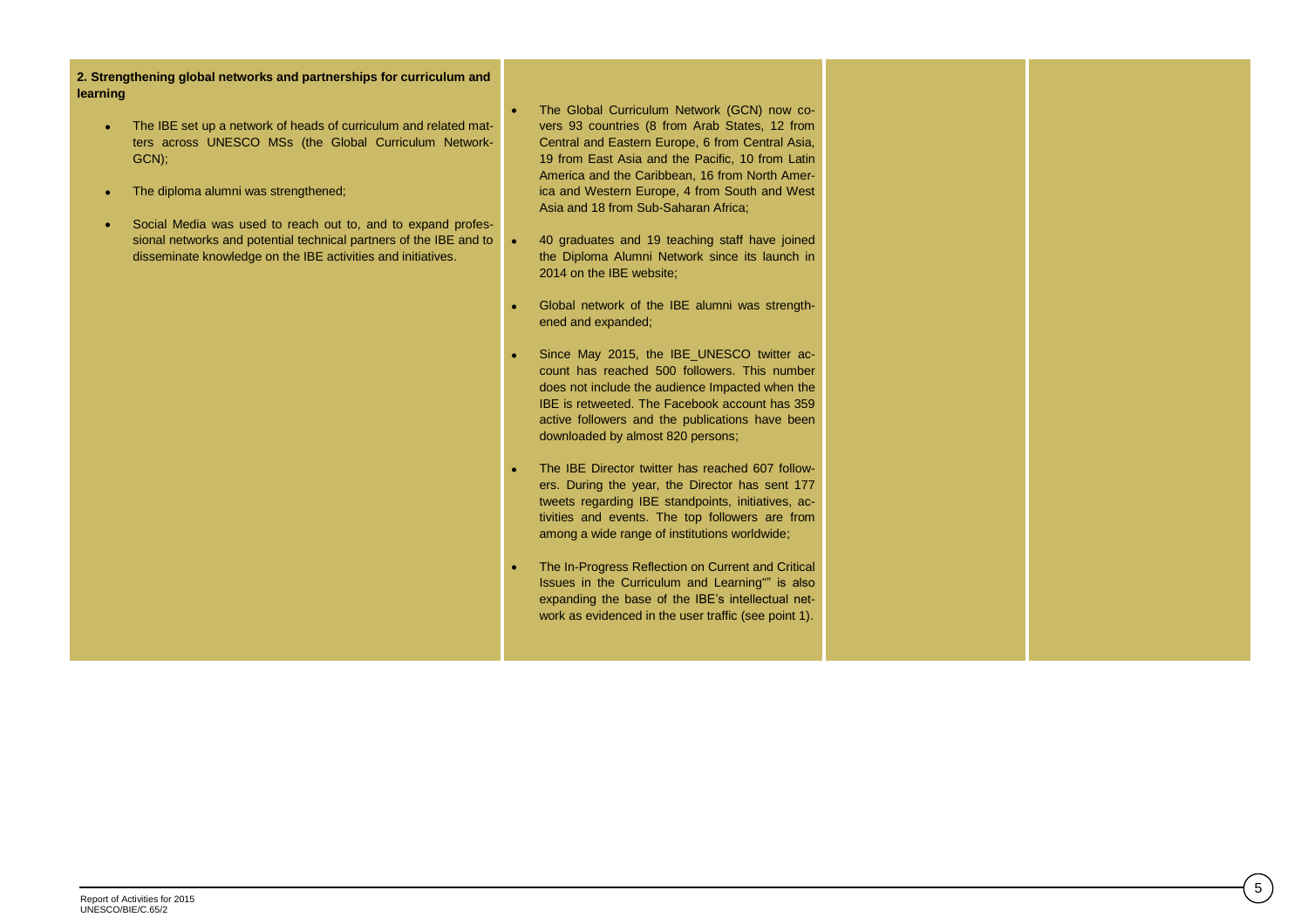**3. Reinforce the quality of the Postgraduate Diploma Course in Curriculum Design and Development** 

- The face-to-face and online training programmes and activities for the AFR and LAC diploma courses have been updated;
- Training of facilitators and tutors was systematically conducted prior to the start of each Diploma session, to improve: (i) the quality of face-to-face and online tasks;(ii) teaching and assessment strategies; (iii) online tutorial support; and (iv) the use of eforums and social networks;
- The Curriculum Resource Pack (CRP) has been updated including its conceptual framework and its training activities; and has incorporated case studies produced by diploma participants;
- New thematic training modules were used in the diploma courses: (i) Developing and Implementing Curriculum Frameworks (English, French and Spanish); (ii) Personalized Learning (English, French and Spanish); and (iii) Inclusive Student Assessment (English);
- Diploma surveys were conducted for the AFR and LAC face-toface and online sessions; an online survey on tracking the diploma impact was conducted among AFR and LAC diploma graduates 2010-2013.
- According to the Diploma impact assessment carried out in 2015, graduates have gained, in particular:
	- Confidence in appraising and addressing curriculum processes with a holistic and contextualized approach;
	- Knowledge of current curriculum issues, theories and practices such as competencybased learning, inclusive learning and assessment, localized curriculum, etc.;
- Skills in reflective distance learning; formal writing: proposing curriculum change; conducting research and consultations.
- The Diploma program is building technical leadership and overall capacity for processes of curriculum renewal. Examples: (i) leadership positions assumed by graduates in curriculum entities (Benin, Burundi, Dominican Republic, Ecuador, Ethiopia, Gambia, Haiti, Kenya, Peru, Senegal, South Sudan, Uganda, Uruguay, as well as within UNESCO); (ii) mainstreaming curriculum in national educational policies facilitated (e.g. ECCE and Primary Education Policies 2010-2020 in Uruguay; creation of the National Commission of Curriculum Reform by the MoE in Haiti; inclusive education policy framework in Colombia; ten year basic education policy document in Senegal; conceptualization of curriculum reforms in Kenya; publications on education/ curriculum-related issues in Tanzania, Zambia and by UNESCO staff); and (iii) curriculum reforms are supported(e.g. curriculum harmonization in East Africa Community; curriculum review or integration in Burundi, Colombia, Dominican Republic, Haiti, Kenya, Senegal, Uganda, Tanzania and Zambia; organization of basic and secondary education in Burundi; curriculum implementation for learners with special education needs in Zambia; capacity development in Benin, Cameroun, Dominican Republic, Niger, Peru, Uganda and Uruguay);
- 96% of participants expressed overall satisfaction with the face-to-face Diploma session 2015, including: 94.9% in Africa and 97.5% in LAC.
- Low completion rate of course due to professional workload of the participants;
- Completion of the Diploma courses is not yet recognized by MoEs as a merit in recruitment processes and as an incentive for professional promotion;
- MoEs not recognizing and using the Diploma course as professional incentives.
- **•** Enhance the flexibility of the coursework and personalize the pace of completion;
- Continuous upgrading of Diploma facilitators', tutors' and coordinators' teaching skills have contributed to high graduation rates: 87% in AFR Diploma and 70% in LAC Diploma; this risk mitigation activity shall therefore be continued;
- **Intensify dialogue with MoEs** leaders on the necessity of technical leadership for curriculum processes.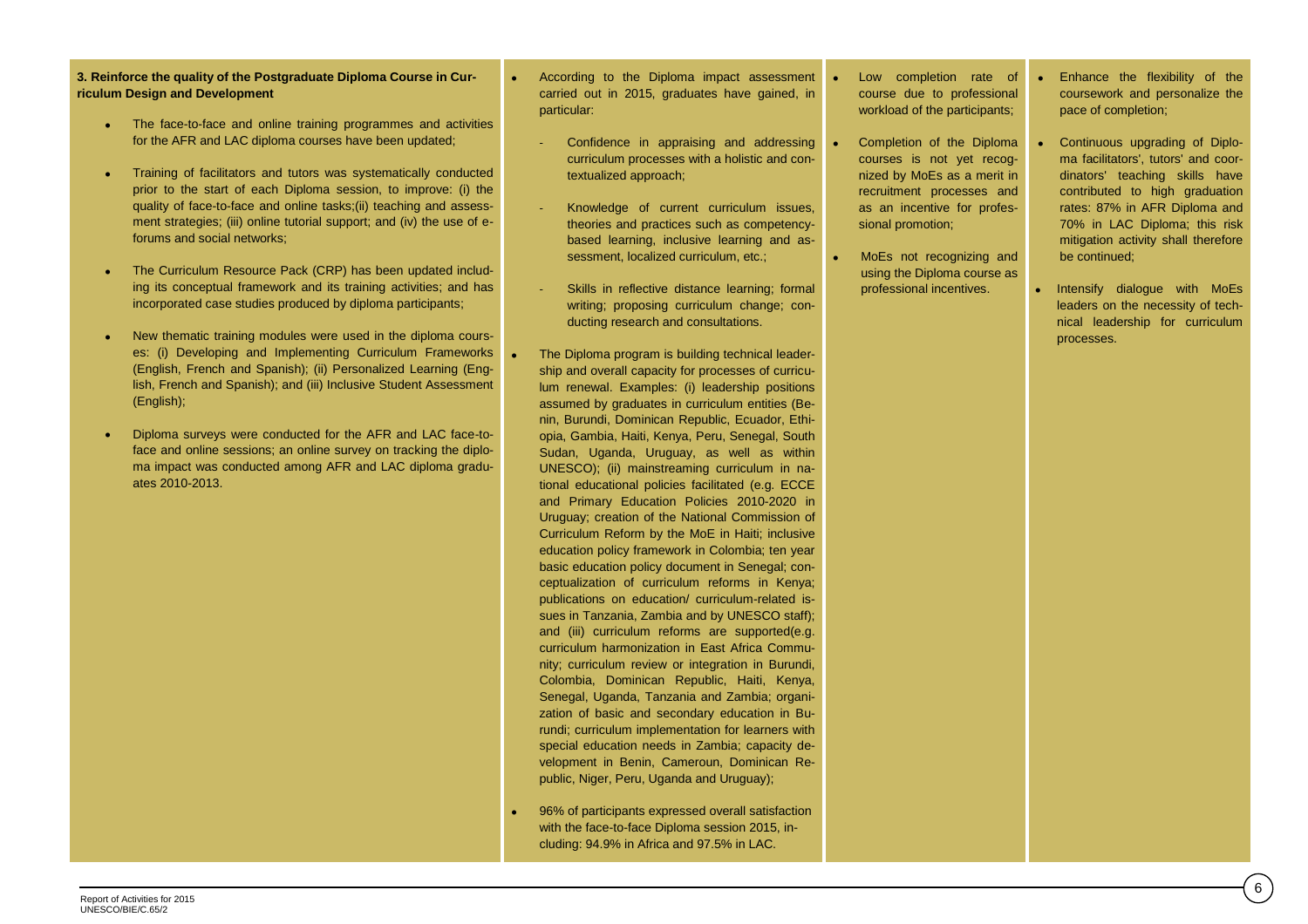| 4. Upgrade the Diploma Course to a Master's level<br>The IBE, partner universities and teacher education institutes<br>$\bullet$<br>elaborated the conceptual framework of the LAC Master in Cur-<br>riculum and Learning within the framework of the 2030 Education<br>agenda. San Ignacio de Loyola University (Lima, Peru) and the<br>Teacher Education Institute BYCENJ (Jalisco, Mexico) an-<br>nounced the launching of the master programme in 2016 in part-<br>nership with the IBE;<br>The IBE and the Open University of Tanzania and ED/TLC/LTR<br>$\bullet$<br>elaborated the AFR 3-tier qualification system (teacher certificate,<br>postgraduate diploma and master's degree in curriculum design<br>and development) embedded in the 2030 Education agenda. The<br>launching of the 3-tier system is planned for the first semester of<br>2016.                                                                                                                                                                                                                                                                                                                                                                                                                                                                                                                                                                                                                                                                                                                                                                | No impact as yet.                                                                                                                                                                         | MSs lack resources to fi-<br>nance the participation of<br>MoE and related-institutions'<br>staff in the master pro-<br>gramme. | Efforts are being made on a<br>permanent basis to strengthen<br>collaborations to mobilize re-<br>sources, including cost-sharing<br>proposals and arrangements<br>among UNESCO HQ and Field<br>Offices, UN sister organizations,<br>other intergovernmental organi-<br>zations, bilateral and multilateral<br>development partners, GPE,<br>MoEs, participants' employers<br>and participants themselves, as<br>well as submission and approval<br>of grant proposals (Hamdan<br>Foundation, OFID, UNESCO<br>Complementary Additional Pro-<br>gram among others). |
|--------------------------------------------------------------------------------------------------------------------------------------------------------------------------------------------------------------------------------------------------------------------------------------------------------------------------------------------------------------------------------------------------------------------------------------------------------------------------------------------------------------------------------------------------------------------------------------------------------------------------------------------------------------------------------------------------------------------------------------------------------------------------------------------------------------------------------------------------------------------------------------------------------------------------------------------------------------------------------------------------------------------------------------------------------------------------------------------------------------------------------------------------------------------------------------------------------------------------------------------------------------------------------------------------------------------------------------------------------------------------------------------------------------------------------------------------------------------------------------------------------------------------------------------------------------------------------------------------------------------------------|-------------------------------------------------------------------------------------------------------------------------------------------------------------------------------------------|---------------------------------------------------------------------------------------------------------------------------------|--------------------------------------------------------------------------------------------------------------------------------------------------------------------------------------------------------------------------------------------------------------------------------------------------------------------------------------------------------------------------------------------------------------------------------------------------------------------------------------------------------------------------------------------------------------------|
| 5. Provide tailored technical assistance based on country needs iden-<br>tified by former trainees (post-training interventions) and national<br><b>authorities</b><br>In partnership with UNESCO Nairobi Office, the IBE is supporting<br>$\bullet$<br>the Ministry of Education, Science and Technology and the Ken-<br>ya Institute of Curriculum Development (KICD) with regards to: (i)<br>the validation of the curriculum needs assessment tools and the<br>engagement of stakeholders in the curriculum reform process; (ii)<br>capacity development for curriculum developers and publishers<br>on curriculum trends and issues from an international compara-<br>tive perspective; and (iii) the development of guidelines for the<br>design and development of a competency-based curriculum;<br>In partnership with UNESCO Kabul Office, the IBE is currently<br>$\bullet$<br>supporting the Ministry of Education of Afghanistan for main-<br>streaming curriculum in the national development aspirations and<br>goals and with a focus on the intended and implemented curricu-<br>$lum$ ;<br>Cambodia, Kenya, Indonesia and Nigeria are participating in the<br>$\bullet$<br>project "Strengthening STEM Curricula for Girls in Africa and Asia<br>and the Pacific Project-Phase I" supported by the Malaysia-<br>UNESCO Cooperation Programme (MUCP) Funds-in-Trust. The<br>project seeks to increase STEM female participation across lev-<br>els of the education system and by addressing issues related to<br>policy, curricula, pedagogy, teacher education and teachers' pro-<br>fessional development. | The IBE's position as a CoE and the relevance of<br>its technical assistance to the needs of each MS<br>in strengthening as evident in the growing de-<br>mand for its technical support. | Piecemeal approaches to<br>curricula reforms remain en-<br>trenched and resistant.                                              | • Strengthen policy and technical<br>dialogue with MSs on the im-<br>portance of holistic, systemic<br>and sustained approach to edu-<br>cation and curriculum reforms;<br>Facilitate a broader understand-<br>ing of curriculum encompassing<br>teaching, learning and assess-<br>ment as a systemic vision of<br>quality education.<br>$\mathbf{7}$                                                                                                                                                                                                              |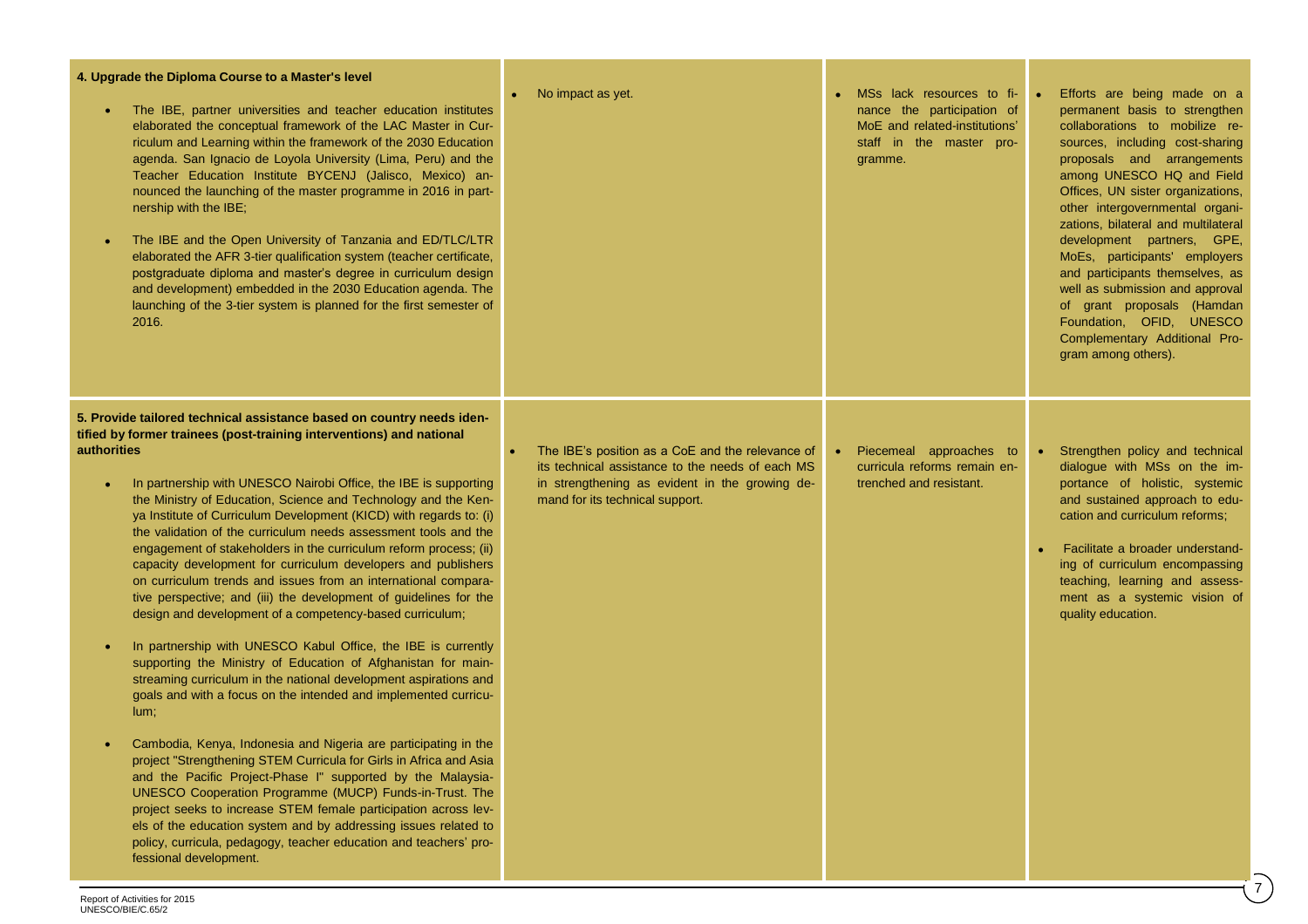- In AFR, the 4th Diploma course was organized in March 2015;
- In LAC, the 6th Diploma was organized in September;
- The project agreement "Implementing the Postgraduate Diploma in Curriculum Design and Development in the Arab Region" was signed in November 2015 by UNESCO Director-General, Ms Irina Bokova, and the Minister of Education of the United Arab Emirates (UAE), Mr Hussain Ibrahim Al Hammadi. Within this agreement, the Hamdan Award Board of Trustees (UAE) will support IBE-UNESCO in implementing the Diploma course (USD1.2 million for a two-year period). The Hamdan Bin Mohammed Smart University (HBMSU) in Dubai (UAE) will host the Diploma course. The IBE and HBMSU held a planning meeting in December 2015 to review the course structure, contents, teaching staff and mode of delivery. The launch of the course in the Arab region is tentatively planned for the second semester of 2016.
- The number of countries participating in the AFR Diploma course increased from 20 in 2014 to 22 in 2015: The 2015 session hosted 58 participants from 14 countries: Benin, Burundi, Congo Brazzaville, Ethiopia, Kenya, Liberia, Nigeria, Rwanda, South Sudan, Swaziland, Uganda, the UR of Tanzania, Zambia, and China Hong Kong;
- The number of countries participating in LAC Diploma course increased from 39 in 2014 to 41 in 2015 with 44 participants from 13 countries: Argentina, Chile, Costa Rica, Colombia, Dominican Republic, Ecuador, El Salvador, Guatemala, Mexico, Paraguay, Peru, Uruguay and France);
- Geographical coverage of the diploma courses extending to the Arab regions.
- MSs lack resources to finance the participation of MoE and related-institutions' staff in the Diploma programme.
- Continue to secure scholarships such as from the Hamdan Award Board of Trustees, OFID, UNESCO, MoEs, and bilateral and multilateral development partners.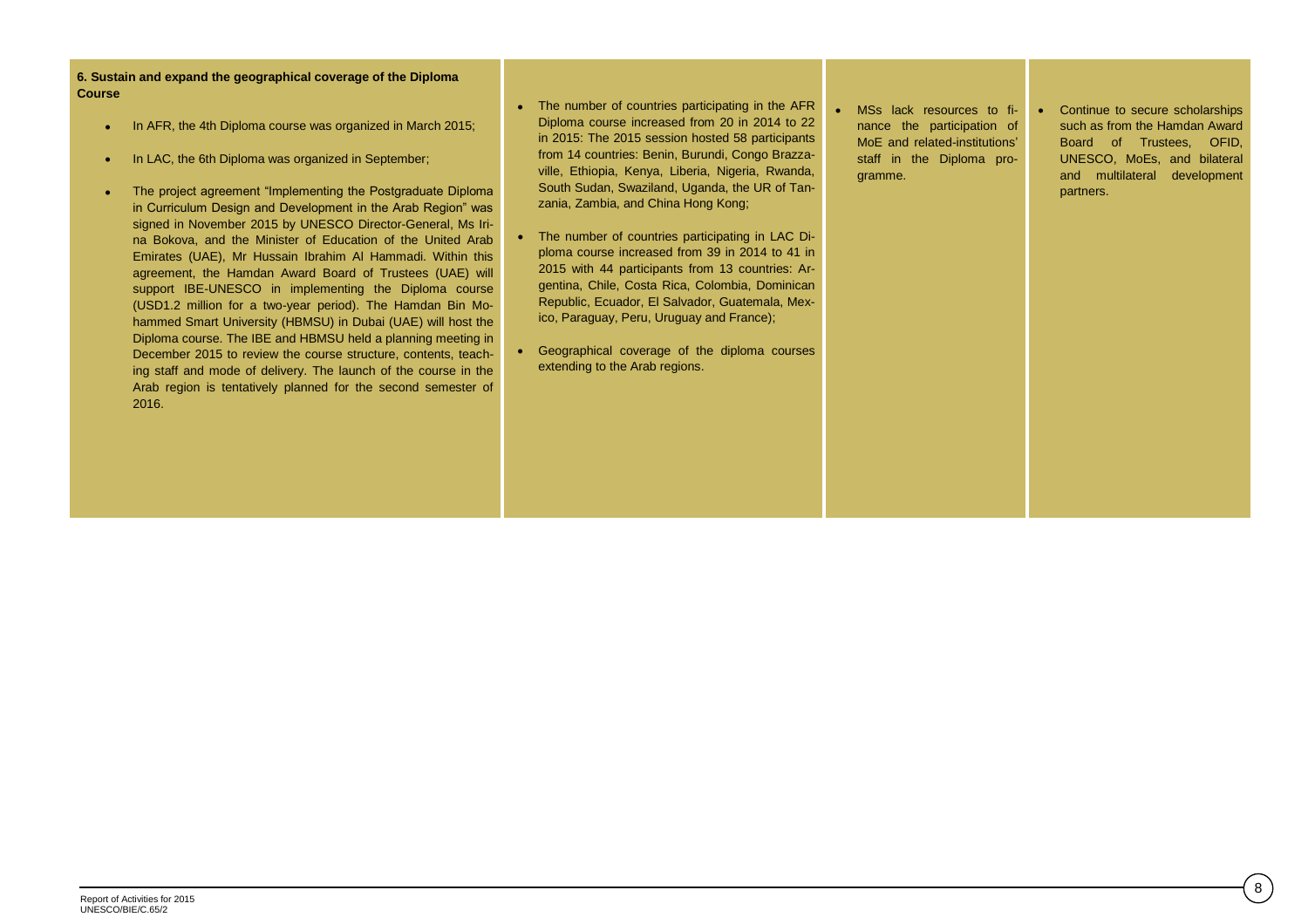**7. Strengthen MSs capacity to design and develop curricula in reading in early grades**

- Support provided to the Ministries of Education of Burkina Faso, Niger and Senegal for the elaboration of curricular documents in the field of early teaching and learning to read and write through the following activities:
	- Capacity development workshops to forge a new vision of reading and writing were organized leading to the production of curricular documents (four workshops carried out in Burkina Faso, four in Niger and three In Senegal);
	- Face- to-face and on-line technical assistance was provided to support the MOE teams in charge of producing the curricular documents:
	- Edition, publication and dissemination of the curriculum documents is being facilitated to be used by key education stakeholders.
- Support provided to the Ministries of Education of the three above-mentioned countries for the preparation of pre-service/ in-service teacher training as a key component of the curriculum reform processes:
	- Capacity-development workshops (11) organized to train teachers' trainers to use the curricular documents in the pre-service and in-service training of teachers;
	- Training of trainers' workshop organized in Senegal for teachers' trainers of all regional training centers in Senegal focusing on methods of teaching reading/writing in the first three years of primary education.
- National policy makers, curriculum specialists and teacher trainers share a new vision on reading and writing in the early grades. This is evidenced by the production of new curricular documents on reading and writing in the three countries that embody a new vision of what learning to read and write means at the national level addressing policy-makers, curriculum specialists and teacher trainers;
- Knowledge base on teaching and learning to read and write and curriculum alignment in the field of early reading and writing for the three Ministries of Education is improving. This is evidenced by the production of new curricular documents on reading and writing and the design of training modules in the field of early reading and writing;

Early teaching and learning practice improved: curricular documents in the field of early teaching and learning to read and write are being used (in Burkina Faso, a pedagogical guide, a toolkit for teachers and a teacher training module; and in Niger two teacher training modules on teaching to read and write in grades 1 to 4, and a practitioner's guide, in Senegal, national orientations on teaching and learning to read and write in French and a training module on the same issue)

 Curricular reforms facilitated through: (i) Burkina Faso – teacher training materials on teaching to read and write will be piloted as part of the national curriculum reform launched in September 2015; Niger – curricular documents on effective reading instruction practices contribute to the implementation of the new national curriculum launched in September 2015; Senegal – the curricular documents on teaching to read and write used in the training of pre-service teachers as part of the curriculum reform (implemented since 2008).

- Political instability in participating countries may hinder progress;
- Changes in the management and staff of the MoEs may hinder the progress of the project.
- Engage new MoEs actors/managers to ensure the continuity and the follow-up of the project;
- Maintain contact and inform the newly appointed authorities and staff in the MoEs on the project.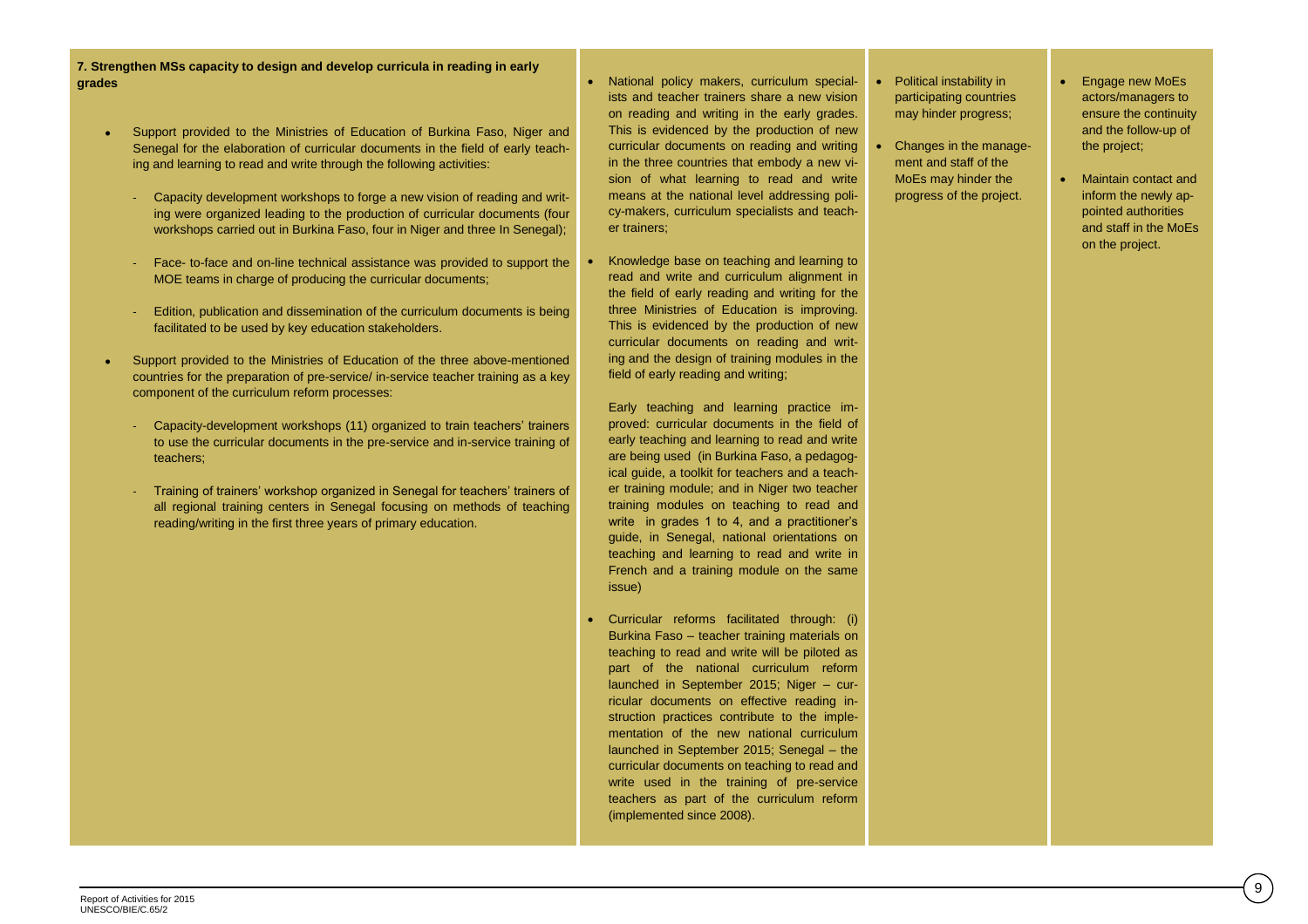| 8. Strengthen MSs capacity to design and develop Global Citizenship Education<br>(GCED) and ESD curricula<br>In partnership with the Asia-Pacific Centre of Education for International Un-<br>derstanding (APCEIU), the IBE is conducting a comparative analysis of Global<br>Citizenship Education (GCED) in 10 countries, covering different regions and<br>contexts. This activity is conducted in order to develop a preliminary grounded<br>picture of the existence of GCED concepts and principles in the country cur-<br>riculum documents as well as to provide initial inputs for the monitoring and as-<br>sessment for the implementation of SDG4 Target 4.7. (specifically thematic in-<br>dicator 25);<br>The IBE is conducting an inter-regional study commissioned by the Global Ed-<br>ucation Monitoring Report 2016 (GERM), with regards to the presence of<br>GCED and ESD in the curricula of primary and secondary education. | Technical partnership with the GERM and<br>with the APCEIU Is improving and focusing<br>on delivering on Target 4.7;<br>Mapping of GCED facilitated;<br>$\bullet$<br>Access to lessons learnt and best practices<br>improved providing a basis of comparative<br>reforms at regional and international levels. | • MSs adopt a subject<br>rather than a holistic ap-<br>proach to GCED;<br>• Cross-curricular ap-<br>proaches to GCED are<br>not yet well captured;<br>• Untimely provision of<br>input across participating<br>countries may slow the<br>process.                                                                             | Strengthen the dia-<br>loque and technical<br>support to MSs on ef-<br>fective strategies and<br>practices for main-<br>streaming GCED;<br>Maintaining a Rigor-<br>$\bullet$<br>ous follow up and up-<br>dating process among<br>the participating coun-<br>tries.                                           |
|------------------------------------------------------------------------------------------------------------------------------------------------------------------------------------------------------------------------------------------------------------------------------------------------------------------------------------------------------------------------------------------------------------------------------------------------------------------------------------------------------------------------------------------------------------------------------------------------------------------------------------------------------------------------------------------------------------------------------------------------------------------------------------------------------------------------------------------------------------------------------------------------------------------------------------------------------|----------------------------------------------------------------------------------------------------------------------------------------------------------------------------------------------------------------------------------------------------------------------------------------------------------------|-------------------------------------------------------------------------------------------------------------------------------------------------------------------------------------------------------------------------------------------------------------------------------------------------------------------------------|--------------------------------------------------------------------------------------------------------------------------------------------------------------------------------------------------------------------------------------------------------------------------------------------------------------|
| 9. Strengthen MSs capacity to design and develop Early Childhood Care and Edu-<br>cation (ECCE) curricula<br>Within the series "In-Progress Reflections on Current and Critical Issues in the<br>Curriculum and Learning", the IBE produced a discussion paper "ECCE policy<br>issues: a curricular perspective" (in Spanish);<br>The IBE Director served as a principal Editor of a key book titled: Investing<br>Against Evidence: The Global State of ECCE Provision published by UNESCO<br>in 2015. Extracts of the book have been disseminated through social networks<br>and the book is available online:<br>A project has been elaborated in partnership with Nestlé on supporting holistic<br>$\bullet$<br>ECCE through comprehensive country policy and curricular interventions. The<br>financing of the project is under consideration by Nestlé.                                                                                        | • Intellectual contribution to the development<br>of ECCE improving;<br>Four countries (Saudi Arabia, Botswana,<br>$\bullet$ .<br>Seychelles, and Cameroon) have agreed to<br>serve as pilot for the IBE-assisted design of<br>holistic ECCE curricula.                                                        | • The allocation of re-<br>sources to ECCE espe-<br>cially in Sub Saharan Af-<br>rica, South Asia and West<br>Asia remains a key im-<br>pediment for translating<br>knowledge into impactful<br>programs;<br>• Lack of national legal<br>frameworks to include<br>ECCE as part of the<br>mandatory schooling for<br>children. | Strengthen the dia-<br>$\bullet$<br>logue and technical<br>support to MSs on in-<br>vestments in ECCE<br>and improvements in<br>provision;<br>Raise awareness<br>among national<br>stakeholders on the<br>significance of ECCE<br>and its contribution to<br>the overall quality and<br>equity of education. |
| 10. Strengthen MSs capacity to design and develop inclusive curricula<br>The IBE produced the resource pack: "Reaching out to All Learners: A Re-<br>source Pack for Supporting Inclusive Education" (in English). The resource<br>pack comprises three guides: (1) Reviewing national policies; (2) Leading in-<br>clusive school development; and (3) Developing inclusive classrooms (aligned<br>with SDG4 Target 4.5. and the Incheon Declaration Education 2030);<br>The IBE updated the UNESCO Policy Guidelines on Inclusive Education in<br>partnership with ED/TLC/LTR.                                                                                                                                                                                                                                                                                                                                                                     | Technical policy guidance to MSs improv-<br>$\bullet$<br>ing.                                                                                                                                                                                                                                                  | • MSs adopt a piecemeal<br>approach to Inclusive ed-<br>ucation.                                                                                                                                                                                                                                                              | Strengthen the dia-<br>$\bullet$<br>logue and technical<br>support to MSs on ef-<br>fective strategies and<br>practices for main-<br>streaming inclusive<br>education.                                                                                                                                       |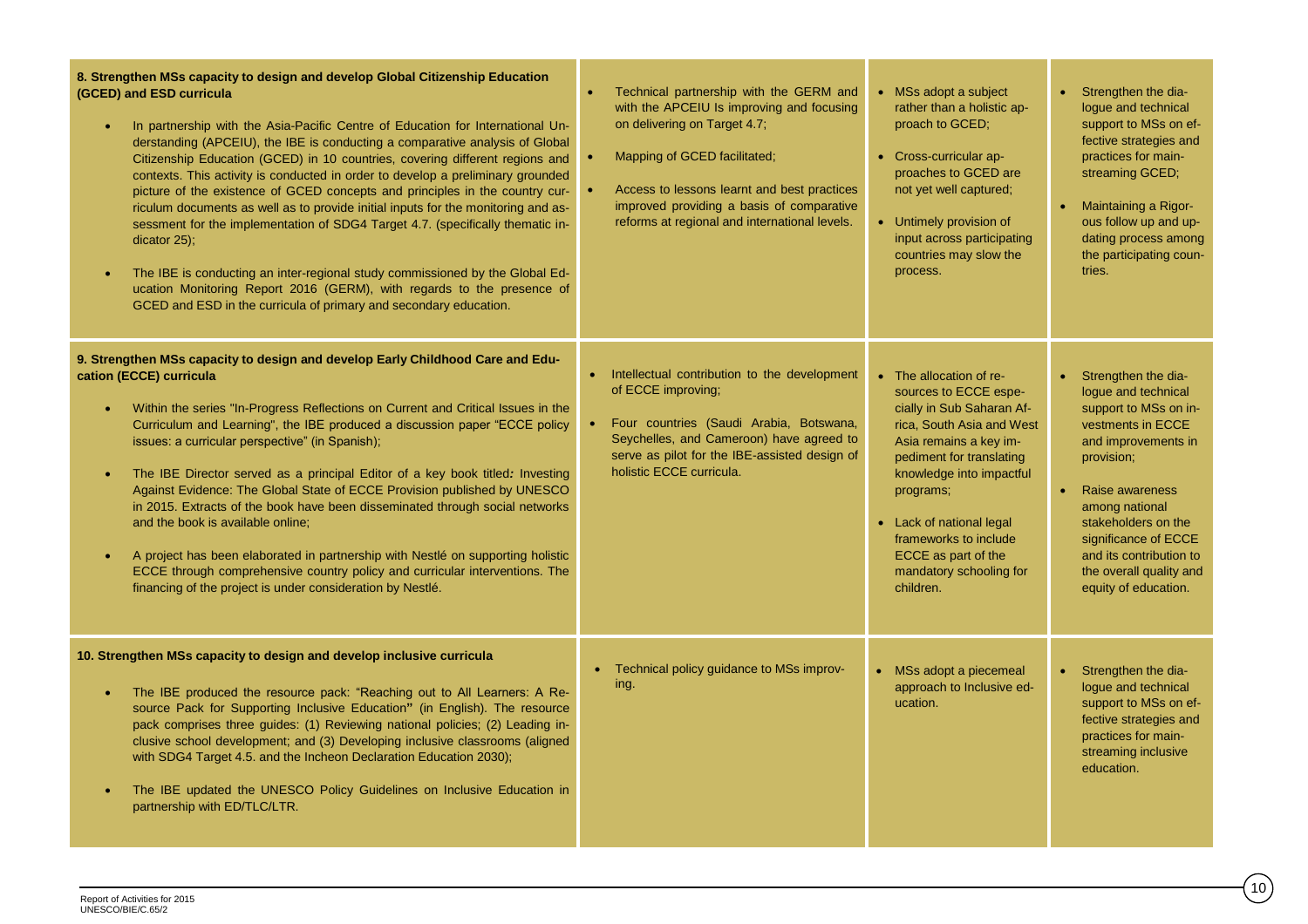| 11. Strengthen MSs capacity to design and develop curricula grounded on compe-<br>tency-based approaches<br>The IBE produced a conceptual framework to develop and assess competen-<br>$\bullet$<br>cies which are currently being discussed and validated through Diploma cours-<br>es and customized workshops on curriculum and IBE technical assistance<br>work;<br>An understanding is established to collaborate with the OECD to provide global<br>guidelines on competency-based education and on future competencies.                                                                                                               | MSs capacity to design and implement<br>competency-based curricula enhancing;<br>Conceptual clarity of competency-based<br>education advancing;<br>Technical advice to MSs strengthened and<br>consolidated;<br>Technical partnerships advancing. | • MSs continue to adhere<br>to subject-based curricu-<br>la.                                                                     | Strengthen technical<br>$\bullet$<br>dialogue and opera-<br>tional support on<br>competency-based<br>education. |
|----------------------------------------------------------------------------------------------------------------------------------------------------------------------------------------------------------------------------------------------------------------------------------------------------------------------------------------------------------------------------------------------------------------------------------------------------------------------------------------------------------------------------------------------------------------------------------------------------------------------------------------------|---------------------------------------------------------------------------------------------------------------------------------------------------------------------------------------------------------------------------------------------------|----------------------------------------------------------------------------------------------------------------------------------|-----------------------------------------------------------------------------------------------------------------|
| 12. Strengthen MSs capacity to design and develop youth education curricula<br>The IBE and the Education Research and Foresight (ERF) Unit in UNESCO<br>$\bullet$<br>have launched the initiative "Youth and learning in changing realities: Revisit-<br>ing the relevance of Secondary Education" in collaboration with UNESCO Field<br>Offices. Within this initiative, the IBE, the ERF and the IIEP-Buenos Aires have<br>conducted a series of LAC studies on youth culture and youth education with a<br>focus on youth disengagement. The study findings were discussed at a work-<br>shop held at the IIEP-Buenos Aires in September. | Technical partnership with other UNESCO<br>entities strengthening;<br>The IBE's strategic position and leadership<br>within the sector improving.                                                                                                 | • MSs don't use the catego-<br>ry youth education as the<br>guiding principle to organ-<br>ize secondary and TVET<br>provisions. | Strengthen the dia-<br>logue and technical<br>support to MSs on<br>youth culture and<br>youth education.        |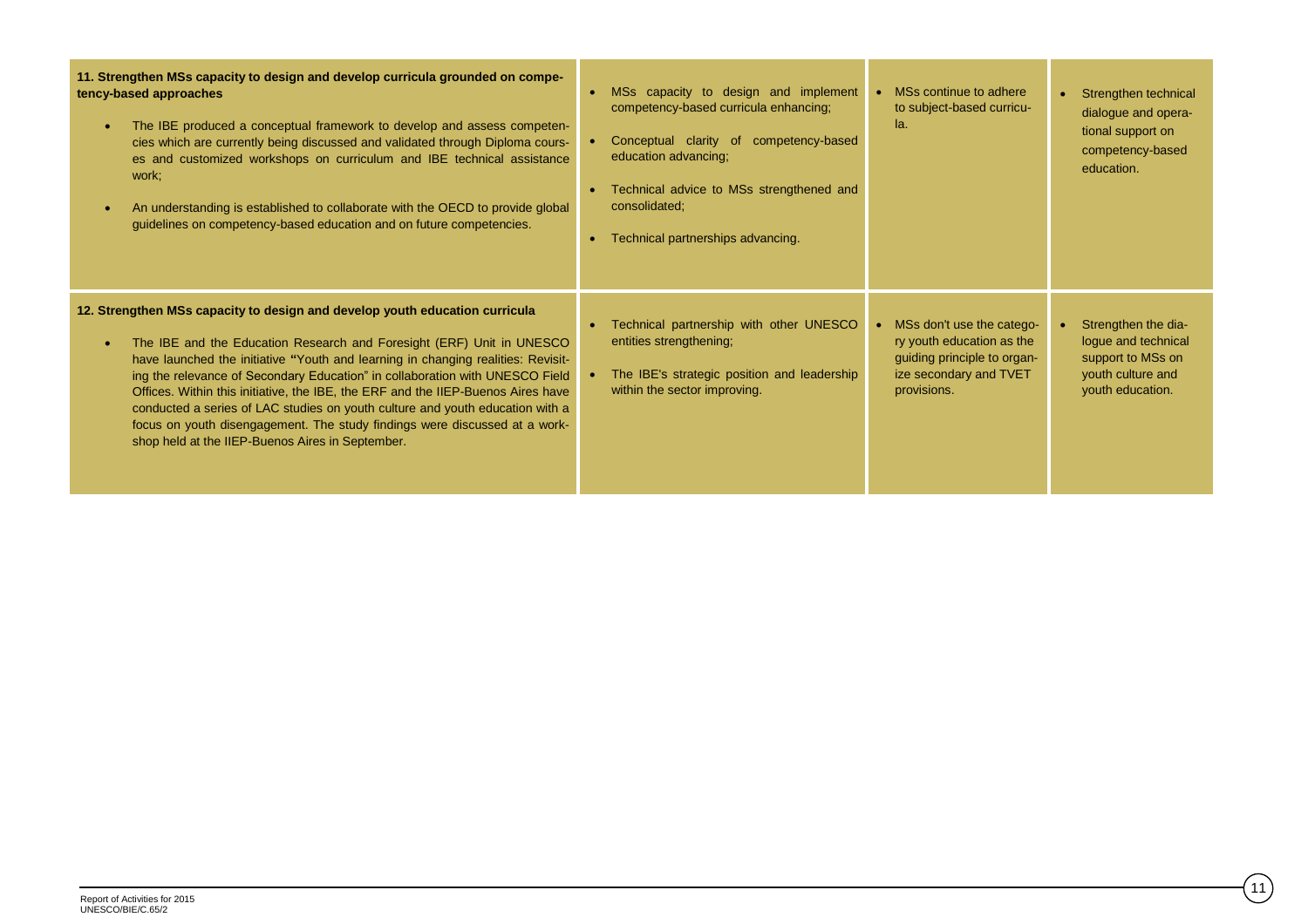## III. IBE Expected Result 1a

*Member States' capacity strengthened to analyze and address systemic constraints to their equitable provision of quality and development-relevant education and learning*

A key part of the IBE mandate is to support Member States' efforts to equitably improve learning outcomes through high-quality and contextually responsive curricula. At the same time, the IBE recognizes that efficient implementation of the curriculum depends on the functioning of other parts of the education system. Moreover, the curriculum is closely connected to most, if not all other critical elements of the education system. Thus, an otherwise robust curriculum can be seriously undermined by factors such as:

- lack of teachers who are qualified to deliver it:
- physical teaching and learning environments that are ill-suited for delivering it;
- an assessment system that fails to assess what is in the curriculum;
- psycho-social circumstances that render learners ineffective at learning;
- Ineffective pedagogy and learning processes and more.

To ensure efficiency and effectiveness of the curriculum in supporting and sustaining education quality, development-relevance, resource-efficiency, and to foster effective equitable learning opportunities, the curriculum must be located within a well-functioning education system. Thus, as part of its key contribution to UNESCO's efforts to support quality education and lifelong learning for all in 2015, the IBE worked on strengthening MSs' capacity to analyze, identify, and prioritize critical constraints to their equitable provision of quality education and effective learning opportunities.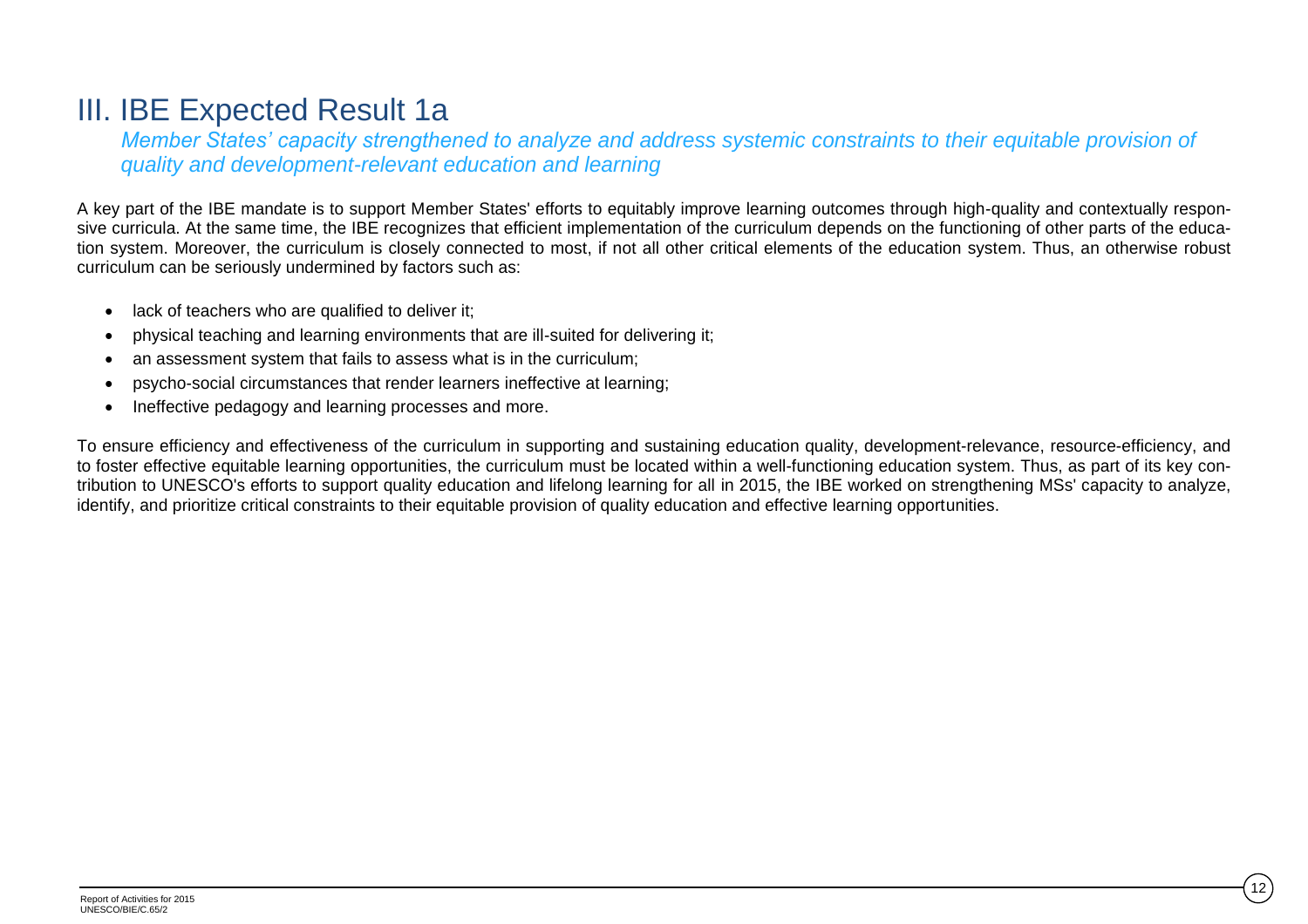| <b>Activities</b>                                                                                                                                                                                                                                                                                                                                                                                                                                                                                                                                                                                                                                                                                                                                                                                                                                                                                                                                                                                                                                                                                                                                                                                                                                                                                                                                                                                                                                                                                                                                                                                                                                                                                                                  | <b>Impact</b>                                                                                                                                                                                                                                                                                                                                                                                                                                                                                                                                                                                                                                                                                                                                                                                | <b>Risks</b>                                                                                                                                                                                                                                                                                                                                                                                                                                                                                                                                                                                                                                                                                                                                                                    | <b>Risk Mitigation</b>                                                                                                                                                                                                                                                                                                                                                                                                                                                                                                                                                                                                                                                                                                              |
|------------------------------------------------------------------------------------------------------------------------------------------------------------------------------------------------------------------------------------------------------------------------------------------------------------------------------------------------------------------------------------------------------------------------------------------------------------------------------------------------------------------------------------------------------------------------------------------------------------------------------------------------------------------------------------------------------------------------------------------------------------------------------------------------------------------------------------------------------------------------------------------------------------------------------------------------------------------------------------------------------------------------------------------------------------------------------------------------------------------------------------------------------------------------------------------------------------------------------------------------------------------------------------------------------------------------------------------------------------------------------------------------------------------------------------------------------------------------------------------------------------------------------------------------------------------------------------------------------------------------------------------------------------------------------------------------------------------------------------|----------------------------------------------------------------------------------------------------------------------------------------------------------------------------------------------------------------------------------------------------------------------------------------------------------------------------------------------------------------------------------------------------------------------------------------------------------------------------------------------------------------------------------------------------------------------------------------------------------------------------------------------------------------------------------------------------------------------------------------------------------------------------------------------|---------------------------------------------------------------------------------------------------------------------------------------------------------------------------------------------------------------------------------------------------------------------------------------------------------------------------------------------------------------------------------------------------------------------------------------------------------------------------------------------------------------------------------------------------------------------------------------------------------------------------------------------------------------------------------------------------------------------------------------------------------------------------------|-------------------------------------------------------------------------------------------------------------------------------------------------------------------------------------------------------------------------------------------------------------------------------------------------------------------------------------------------------------------------------------------------------------------------------------------------------------------------------------------------------------------------------------------------------------------------------------------------------------------------------------------------------------------------------------------------------------------------------------|
| 1. Support a systemic analysis of critical constraints in 3 countries<br>The IBE offered technical assistance to Swaziland to commence the<br>first phase of GEQAF with the view to undertake a comprehensive<br>analysis of critical systematic constraints to equitable provision of<br>education and learning effectiveness.<br>2. Support the development and implementation of interventions to re-<br>dress identified systemic constraints in 8 countries that have already<br>undertaken the analysis during Phase I<br>The IBE assisted Seychelles, Botswana and Egypt to develop priori-<br>ty interventions to redress systemic constraints to education and<br>learning effectiveness;<br>The IBE worked closely with Swaziland, Gabon and Oman towards<br>$\bullet$<br>their readiness for Phase II of GEQAF.<br>3. Update and improve the database of promising practices in systemic<br>improvement of education quality and learning effectiveness<br>The interactive version of GEQAF has been updated with additional<br>$\bullet$<br>resources (promising practices and technical papers) regarding sys-<br>temic improvement of education quality and learning.<br>4. Tailor responses on improving the quality of education and effective<br>learning<br>The IBE has established two partnerships to ensure quality of edu-<br>$\bullet$<br>cation:<br>With the Seychelles Institute for Early Childhood Development<br>(IECD) to serve as the regional hub for ECCE for GEQAF coun-<br>tries:<br>With the Saudi Arabia's Regional Centre for Quality and Excel-<br>lence in Education (RCQE- a UNESCO category II institute) for<br>developing a monitoring framework for education quality and<br>learning. | Member States' capacity to undertake a<br>systemic analysis of impediments to<br>equitable provision of quality education<br>and effective learning opportunities<br>strengthened;<br>• Member States' capacity to identify and<br>prioritize systemic constraints to educa-<br>tion and learning enhancing in four<br>partner countries (Seychelles, Botswa-<br>na, Egypt and Swaziland) improved;<br>• Member States' operational capacity to<br>design and develop interventions that<br>enhance education quality and learning<br>effectiveness strengthening in three<br>partner countries (Seychelles, Botswa-<br>na and Egypt) supported;<br>• the IBE's technical assistance and ex-<br>pertise extended to new MSs;<br>$\bullet$<br>Partnership with UNESCO Institutes<br>emerging. | • Slow pace of participating countries<br>particularly those transitioning from<br>the analysis of critical impediments<br>(Phase I) to the intervention phase<br>(Phase II);<br>• Frequent changes in countries'<br>leadership hinder or stop initiatives;<br>• Lack of commitments among the<br>newly appointed authorities to con-<br>tinue implementation of GEQAF;<br>• Cost implications of meeting the<br>diverse and specialized technical<br>assistance requirements of the<br>partner countries during Phase II;<br>• Perception of GEQAF as a donor<br>project rather than an analytical<br>framework and tools for systemic<br>strengthening of quality;<br>• Shortage of staff at the IBE may<br>lead to over dependence on con-<br>sultants to support countries. | • Selection of relatively more<br>stable national centres in edu-<br>cation as focal points for the<br>work;<br>• Engage development partners<br>and mobilize resources in sup-<br>porting the set of interventions<br>identified by the MoE technical<br>teams;<br>• Mobilize high level expertise to<br>respond effectively to the re-<br>quests of the MoE technical<br>teams.<br><b>Lessons learned:</b><br>• A need to focus on a smaller<br>cohort of committed partner<br>countries to effectively demon-<br>strate systemic strengthening of<br>quality of education and learn-<br>ing;<br>• Commitment and guidance of<br>the MoE's top leadership is criti-<br>cal for the ownership and pro-<br>gress of the initiative. |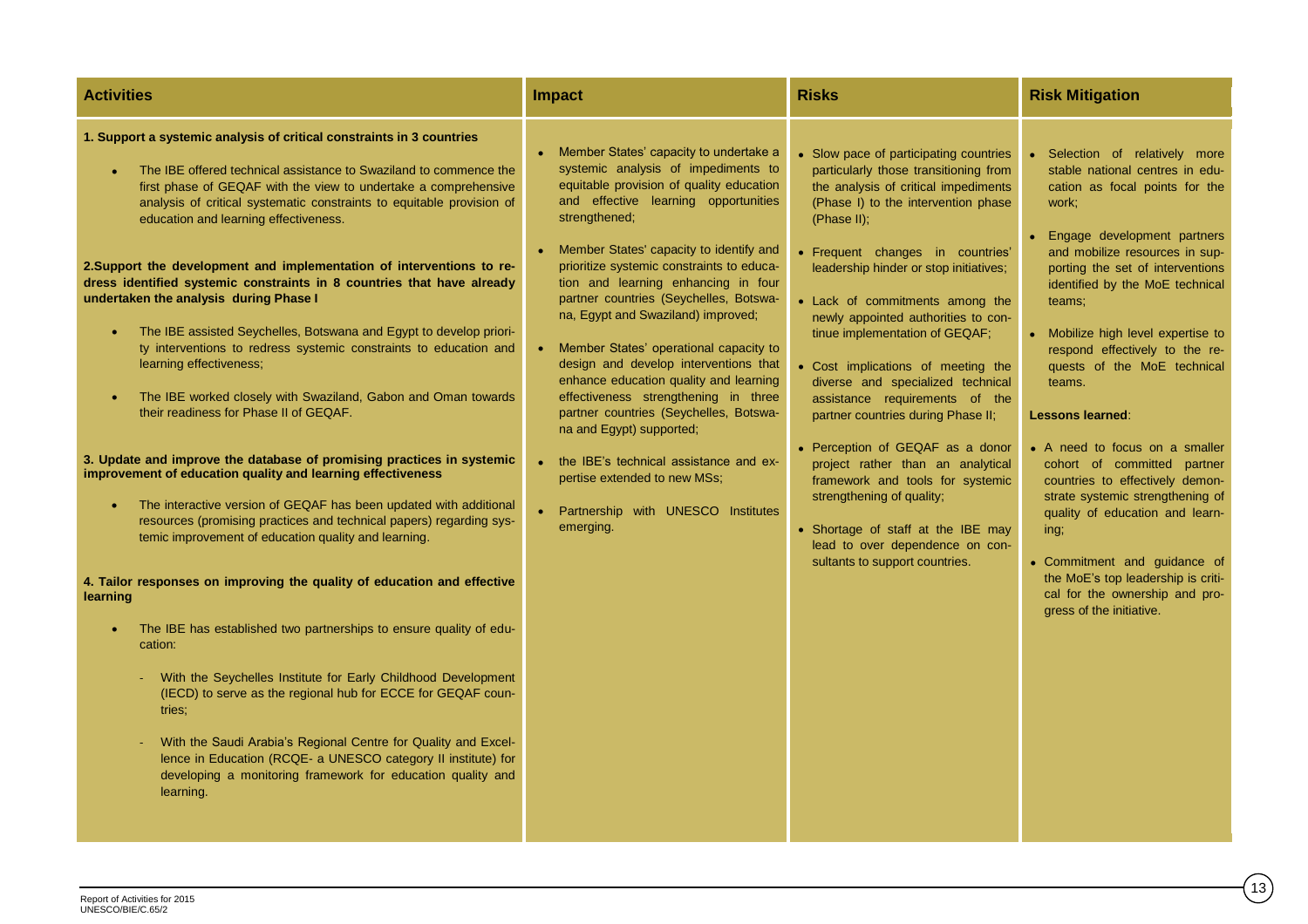## IV. IBE Expected Result 2

*A sound knowledge base to inform evidence-based decision making and practices in curriculum, learning and assessment implemented*

During 2015 the IBE continued to enhance its role as a global intellectual leader in matters pertaining to curriculum, learning, and assessment. This entailed the augmentation of the knowledge and evidence base required to inform decisions and practices on curriculum, learning and assessment. Concerted effort was also made to strengthen the dissemination of knowledge to targeted audiences with priority placed on curriculum specialists, teachers, practitioners, teacher trainers and policy makers.

Specific activities under this part of the programme included the creation of new knowledge, the management and dissemination of existing knowledge, and the complete reshaping of the IBE website as a key knowledge management and communication platform.

14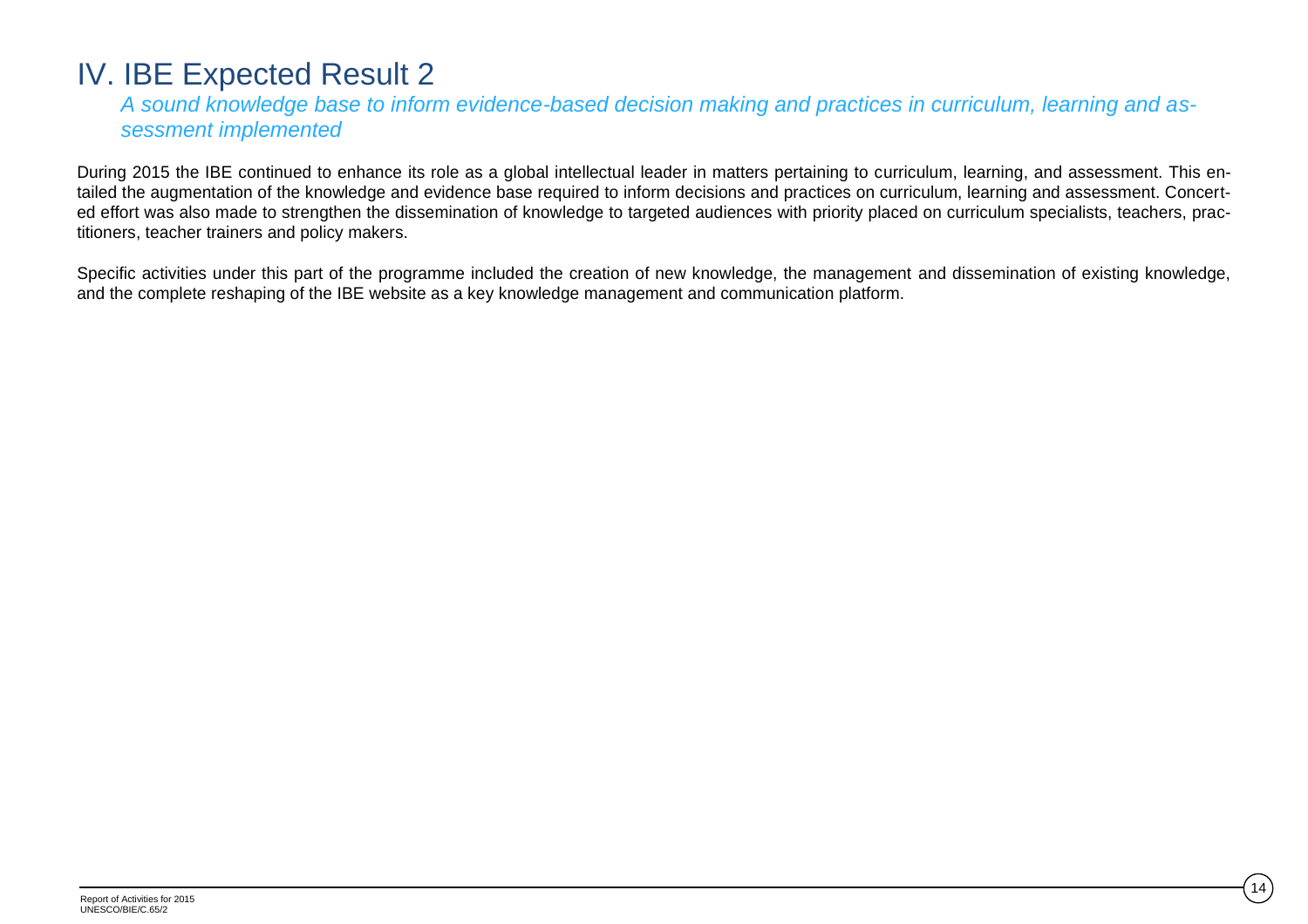| <b>Activities</b>                                                                                                                                                                                                                                                                                                                                                                                                                                                                                                                                                                                                                                                                                                                                                                                                                                                                                                                                                                                                                                                                                                                                                                                                                                                                                                                                                                                                                                                                                                                                                                                                                                                                                                                                                                                                                                                                                                                                                                                                                                                                                                                                                                                                                                                                                                                                                                                                                                                                        | <b>Impact</b>                                                                                                                                                                                                                                                                                                                                                                                                                                                                                                                                                                                                                                                                                                                                                                                                                                                                                                                                                                                                                                                                                                                                                                                                                                                                                                                                   | <b>Risks</b>                                                                                                              | <b>Risk Mitigation</b>                                                                                                                                                                                                                                                                                                                                                |
|------------------------------------------------------------------------------------------------------------------------------------------------------------------------------------------------------------------------------------------------------------------------------------------------------------------------------------------------------------------------------------------------------------------------------------------------------------------------------------------------------------------------------------------------------------------------------------------------------------------------------------------------------------------------------------------------------------------------------------------------------------------------------------------------------------------------------------------------------------------------------------------------------------------------------------------------------------------------------------------------------------------------------------------------------------------------------------------------------------------------------------------------------------------------------------------------------------------------------------------------------------------------------------------------------------------------------------------------------------------------------------------------------------------------------------------------------------------------------------------------------------------------------------------------------------------------------------------------------------------------------------------------------------------------------------------------------------------------------------------------------------------------------------------------------------------------------------------------------------------------------------------------------------------------------------------------------------------------------------------------------------------------------------------------------------------------------------------------------------------------------------------------------------------------------------------------------------------------------------------------------------------------------------------------------------------------------------------------------------------------------------------------------------------------------------------------------------------------------------------|-------------------------------------------------------------------------------------------------------------------------------------------------------------------------------------------------------------------------------------------------------------------------------------------------------------------------------------------------------------------------------------------------------------------------------------------------------------------------------------------------------------------------------------------------------------------------------------------------------------------------------------------------------------------------------------------------------------------------------------------------------------------------------------------------------------------------------------------------------------------------------------------------------------------------------------------------------------------------------------------------------------------------------------------------------------------------------------------------------------------------------------------------------------------------------------------------------------------------------------------------------------------------------------------------------------------------------------------------|---------------------------------------------------------------------------------------------------------------------------|-----------------------------------------------------------------------------------------------------------------------------------------------------------------------------------------------------------------------------------------------------------------------------------------------------------------------------------------------------------------------|
| 1. Strengthen and refocus the creation of new knowledge in line with the 'CoE' role:<br>Publication titled "As the Witnesses Fall Silent: 21st Century Holocaust Education in<br>Curriculum, Policy and Practice" (Zehavit Gross and E. Doyle Stevick -Eds.-Springer,<br>2015), produced and launched at the IBE. It is one of the most significant collections<br>of empirical research on the topic;<br>Latin-American edition of the 2010 OECD publication "The Nature of Learning: Using<br>Research to Inspire Practice" produced in partnership with the UNICEF Regional Of-<br>fice for Latin America and the Caribbean and the OECD. This is a key publication that<br>reviews relevant research on learning, presented in a way that policymakers can easi-<br>ly understand and use;<br>Two IBE Working Papers on Curriculum Issues produced, namely: "For a curriculum<br>agenda of the 21st century", highlighting the considerable complexity involved in con-<br>temporary curriculum design processes; and "Training the 21st-century worker", re-<br>viewing research findings on skills acquisition and presenting potential implications for<br>education policy;<br>Four issues of the journal <i>Prospects</i> produced, (in English and translated into Arabic<br>and Chinese) with topics ranging from curriculum reform and inclusive education to<br>active learning, vocational training, and formal, non-formal, and informal learning;<br>Work initiated to rebrand Prospects as the leading, peer-reviewed journal of curricu-<br>lum, learning, and assessment research within the field of international and compara-<br>tive education and curricular studies;<br>The selected themes of <i>Prospects</i> series rethought and reoriented to emphasize the<br>CoE role of the IBE;<br>3 booklets of the series Educational Practices in partnership with the International<br>Academy of Education: (i) Understanding and facilitating the development of intellect<br>Andreas by Demetriou and Constantinos Christou (published); (ii) Tasks, teaching,<br>and learning: Improving the quality of education for economically-disadvantaged stu-<br>dents by Lorin W. Anderson and Ana Pešikan (in press); and (iii) Guiding principles<br>for learning in the 21st century by Conrad Hughes and Clementina Acedo (in press);<br>Effective synergies consolidated and substantive inputs provided in conjunction with<br>ER 1, items 1 and 8 (see above). | • The Publication "As the Witnesses Fall Silent:<br>21st Century Holocaust Education in Curricu-<br>lum, Policy and Practice" (2391 e-book down-<br>loads and 64 printed copies sold) led to the<br>IBE initiative on universal vales and the cur-<br>riculum;<br>• The OECD publication strengthened the IBE's<br>role in creation of practical and relevant<br>knowledge and its application to policymakers'<br>practice;<br>• From January to November 2015, IBE Working<br>Papers were downloaded 7210 Times (a 26%<br>increase compared to the same period in<br>2014). The top downloads are: (i) L'Approche<br>par compétences en Afrique francophone:<br>quelques tendances, French (1438); (ii) Por-<br>qué importa hoy el debate curricular, Spanish<br>(1231); and (iii) Educación ciudadana en Amé-<br>rica Latina: prioridades de los currículos esco-<br>lares, Spanish (893);<br>• IBE Working Papers are used in the AFR and<br>LAC diploma courses on curriculum. They are<br>cited in peer review journals (i.e. Arts Educa-<br>tion Policy Review, Decolonizing Philosophies<br>of Education, London Review of Education and<br>Prospects);<br>• Prospects has a high exposure among 7,610<br>institutions worldwide: Americas (2.128),<br>EMEA (3.678) and Asia Pacific (1,804). Down-<br>loads in 2015 summed up to 42,8. | • Insufficient resources to<br>expand the analytical<br>knowledge base and<br>strengthen the clear-<br>inghouse capacity. | • Project proposal prepared<br>for sustaining the expan-<br>sion of the analytical<br>knowledge base and up-<br>grading the IT platform to<br>organize and disseminate<br>knowledge created and/or<br>brokered by the IBE in a<br>more efficient and effec-<br>tive way;<br>• Link the web addresses of<br>the GCN members to the<br>IBE website and vice ver-<br>sa. |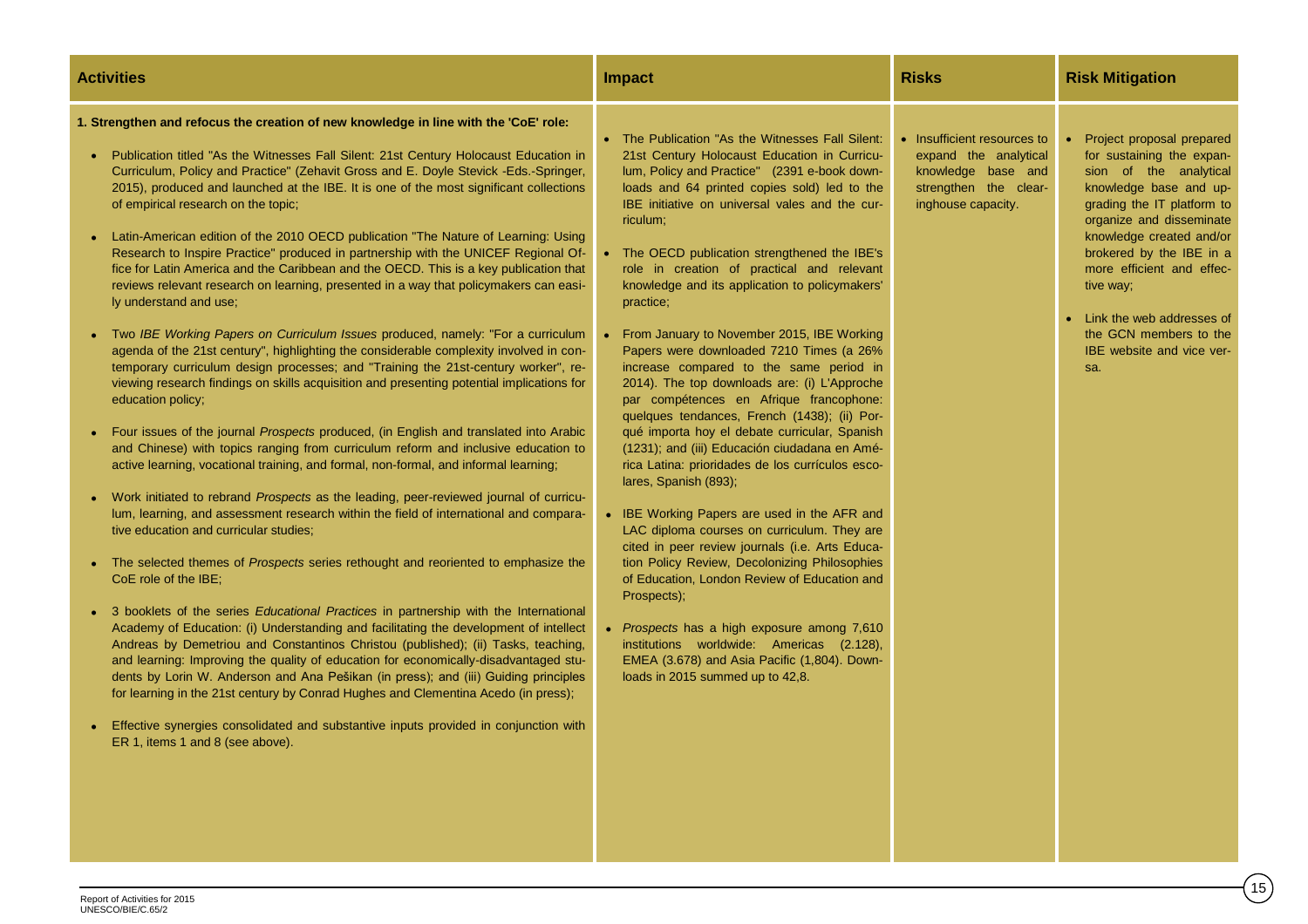| 2. Strengthen the IBE clearinghouse function<br>• 23 bi-weekly Alerts produced, in addition to 4 quarterly digests of online reports and 4<br>thematic alerts on key topics of Education 2030(e.g. assessment in education; inclu-<br>sive education; global citizenship education; and conflict and education);<br>• 275 items revised and 173 records added to the electronic catalogue of IBE docu-<br>ments and publications (IBEDOCs); 100 items revised and 85 materials added to the<br>online Curriculum Collection (some 350 materials collected to be processed);<br>More than 3,900 items of the IBE Historical Textbook collection catalogued with a<br>view to initiate the digitization of the materials. Consultant contracted for identifying<br>the optimal solutions in terms of digitization and provision of online access to the ma-<br>terials. | Alert services highly rated by users. A near<br>50% of the users are researchers and educa-<br>tional advisers. More than 90% said that they<br>would recommend the service. Most of them<br>use the materials to support their work and<br>for personal learning and development. More<br>than 80% said they did not use other compa-<br>rable services;<br>Access to the IBE documents enhanced.                                                                                                                                                                                                                                                                                                                                                                                                                                                                                                                                                |                                                                                                                                                                                                                |                                                                                                                                                                                                                                       |
|-----------------------------------------------------------------------------------------------------------------------------------------------------------------------------------------------------------------------------------------------------------------------------------------------------------------------------------------------------------------------------------------------------------------------------------------------------------------------------------------------------------------------------------------------------------------------------------------------------------------------------------------------------------------------------------------------------------------------------------------------------------------------------------------------------------------------------------------------------------------------|---------------------------------------------------------------------------------------------------------------------------------------------------------------------------------------------------------------------------------------------------------------------------------------------------------------------------------------------------------------------------------------------------------------------------------------------------------------------------------------------------------------------------------------------------------------------------------------------------------------------------------------------------------------------------------------------------------------------------------------------------------------------------------------------------------------------------------------------------------------------------------------------------------------------------------------------------|----------------------------------------------------------------------------------------------------------------------------------------------------------------------------------------------------------------|---------------------------------------------------------------------------------------------------------------------------------------------------------------------------------------------------------------------------------------|
| 3. Reinforce IBE knowledge management capacity<br>• The new website provides enhanced access to all IBE resources (now searchable by<br>country, year, keywords, and topics) and offers the possibility of creating dedicated<br>sub-portals showcasing selected resources on specific themes and topics.                                                                                                                                                                                                                                                                                                                                                                                                                                                                                                                                                             | • Access to knowledge, evidence- based materi-<br>als that MSs require to improve learning, teach-<br>ing, and curriculum development processes<br>improving;<br>• For the period January to November 2015,<br>295'000 visitors consulted the webpage (a 55%<br>increase compared to the same period in<br>2014). The numbers of visitors increased sig-<br>nificantly after the launch of the new IBE web-<br>site. In line with current trends, the mobile-<br>device optimized site is becoming more and<br>more important (currently over 10% of consul-<br>tations are done via mobile devices);<br>• Most users of the website are located in Mexi-<br>co, followed by the United States, and then<br>France, Spain, India, Colombia, Switzerland,<br><b>UK and Canada:</b><br>• Communication of the IBE work enhanced<br>mainly through: IBE-UNESCO Tweeter and<br>Facebook, IBE-UNESCO speaks on, and In-<br>Progress Reflections blogs. | • Substantial website<br>content is not availa-<br>ble in at least four<br><b>UNESCO languages;</b><br>• Keeping the website<br>updated requires a full-<br>time specialist's inter-<br>vention and follow up. | • Strengthen in-house ex-<br>pertise to produce high<br>quality website content;<br>• Forge partnerships and<br>mobilize resources to en-<br>sure a multilingual web-<br>site:<br>• Reinforce IBE's team in<br>charge of the Website. |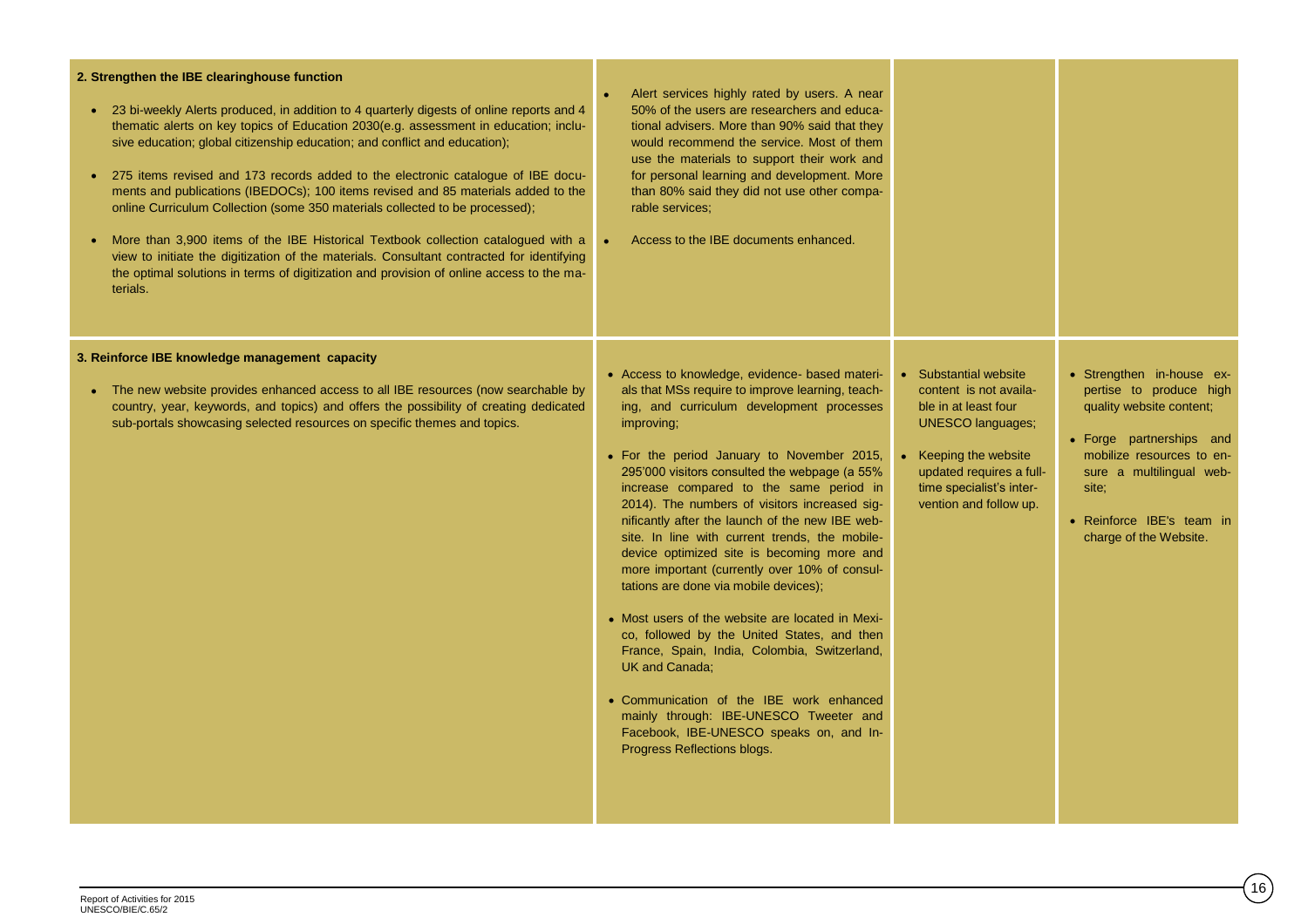### **4. Enhance the IBE's website communication and external image**

- A new and entirely reshaped and easy-to-navigate website launched in November 2015, highlighting the work of the IBE, its vision, areas of focus and core initiatives;
- Organization of the exhibition celebrating the 90th anniversary of the IBE at League of Nations Museum, Library of United Nations Office at Geneva. A strong and active communication and promotion campaign (including advertisement, special reportage, and media coverage) significantly enhanced the IBE's external image not only within the UN family, but also in Geneva and Switzerland;
- The IBE has maintained timely reactions and statements in response to International events and initiatives including International Day to End violence against Women, Climate change and COP21, International Day for Disabled people and International Day of Human Rights.
- Communication of the mission and activities of the IBE improved;
- Visibility of the IBE as a member of Geneva International increased.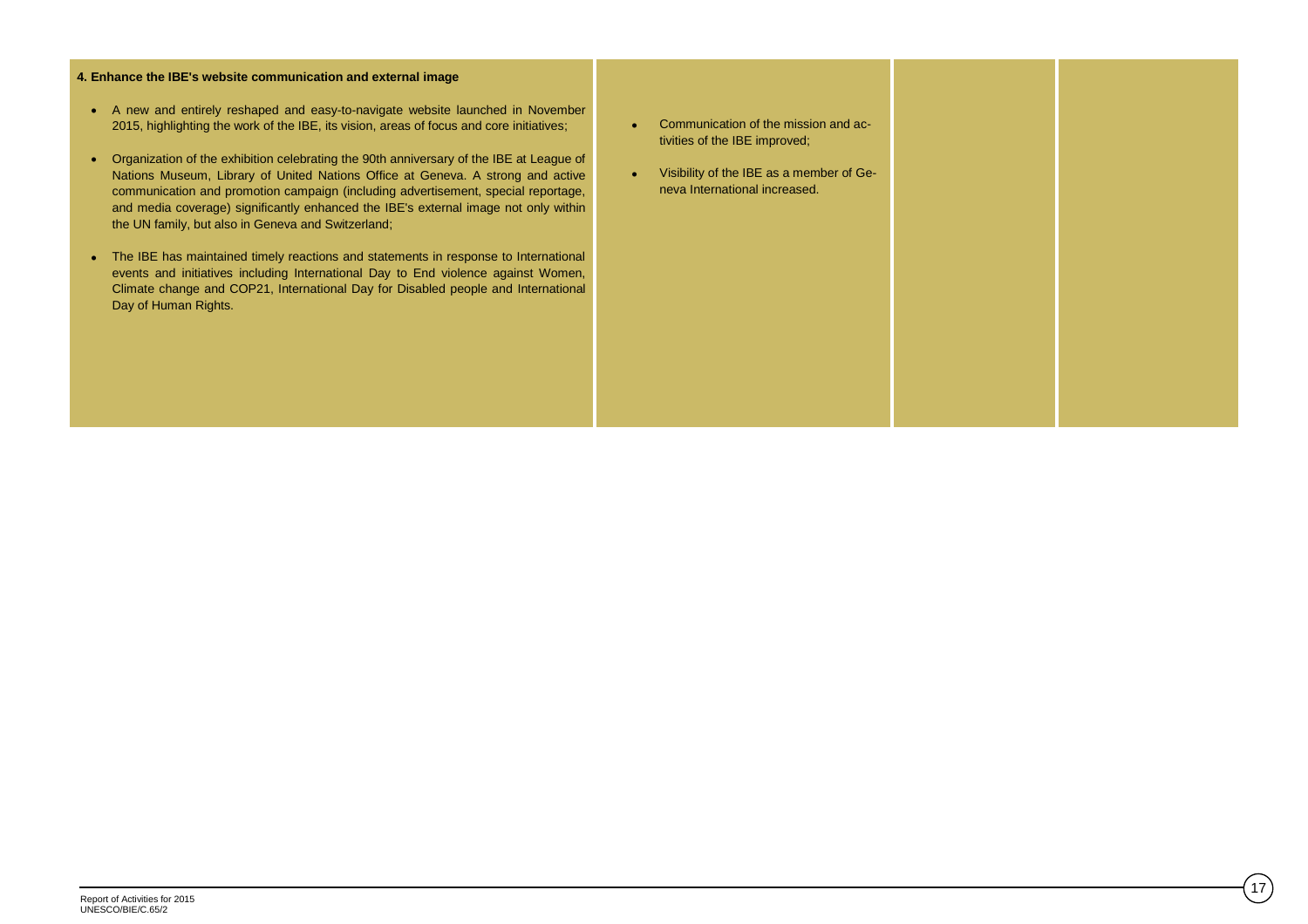## V. International Conference on Education (ICE)

The IBE assisted the ICE Working Group in their elaboration of an information note on technical and budget issues for the next ICE.

As the funding for organizing the ICE in 2016-2017 has not been secured, it was the decision of the Steering Committee not to present the ICE proposal to the 197th session of the Executive Board for subsequent transmission to the 38th session of the General Conference for organizing the ICE.

| <b>Activities</b>                                                                                                                                                                                                                                                                                                                                                                                                                                                                                                                                                                                                                                                                                                                                                                                                                                                             | <b>Impact</b>                                                                                                                                                                                                                                                                                                                                             | <b>Risks</b>                                                                                                                 | <b>Risk Mitigation</b>                                                                                    |
|-------------------------------------------------------------------------------------------------------------------------------------------------------------------------------------------------------------------------------------------------------------------------------------------------------------------------------------------------------------------------------------------------------------------------------------------------------------------------------------------------------------------------------------------------------------------------------------------------------------------------------------------------------------------------------------------------------------------------------------------------------------------------------------------------------------------------------------------------------------------------------|-----------------------------------------------------------------------------------------------------------------------------------------------------------------------------------------------------------------------------------------------------------------------------------------------------------------------------------------------------------|------------------------------------------------------------------------------------------------------------------------------|-----------------------------------------------------------------------------------------------------------|
| 5. Facilitate preparatory process for the ICE<br>The IBE Secretariat assisted the Working Group on ICE with regards to the elabo-<br>ration of the information note submitted to the Steering Committee;<br>The information note addressed issues relating to: (i) budget and resources for the<br>next ICE; (ii) host country for the next ICE; (iii) the time schedule and interval of<br>the next session of the ICE; (iv) the ICE theme, e.g. "Curriculum at the Cross-<br>roads: Charting Pathways for the future" and the sub-themes; (v) the category and<br>structure of the ICE; and (vi) timelines for the preparatory process.<br>The following activities were not achieved:<br>Decision by the UNESCO governing bodies (Executive Board, General Con-<br>ference) secured;<br>Funding for the Conference secured;<br>ICE preparations advancing at desired pace. | The President of the ICE Working Group, Prof Cartalis<br>from Greece, expressed his appreciation to the IBE<br>Secretariat for the productive collaboration and contin-<br>uous support. This is an evidence of the impact and ef-<br>fectiveness of the IBE Secretariat;<br>Consensus on the category, structure and theme of the<br>Conference reached. | • Uncertainty related<br>to funding may fur-<br>ther delay timely<br>decision on the ICE<br>by UNESCO Gov-<br>erning bodies. | Strengthened<br>$\bullet$<br>engagement of<br>and support by<br>the host coun-<br>try, MSs and<br>UNESCO. |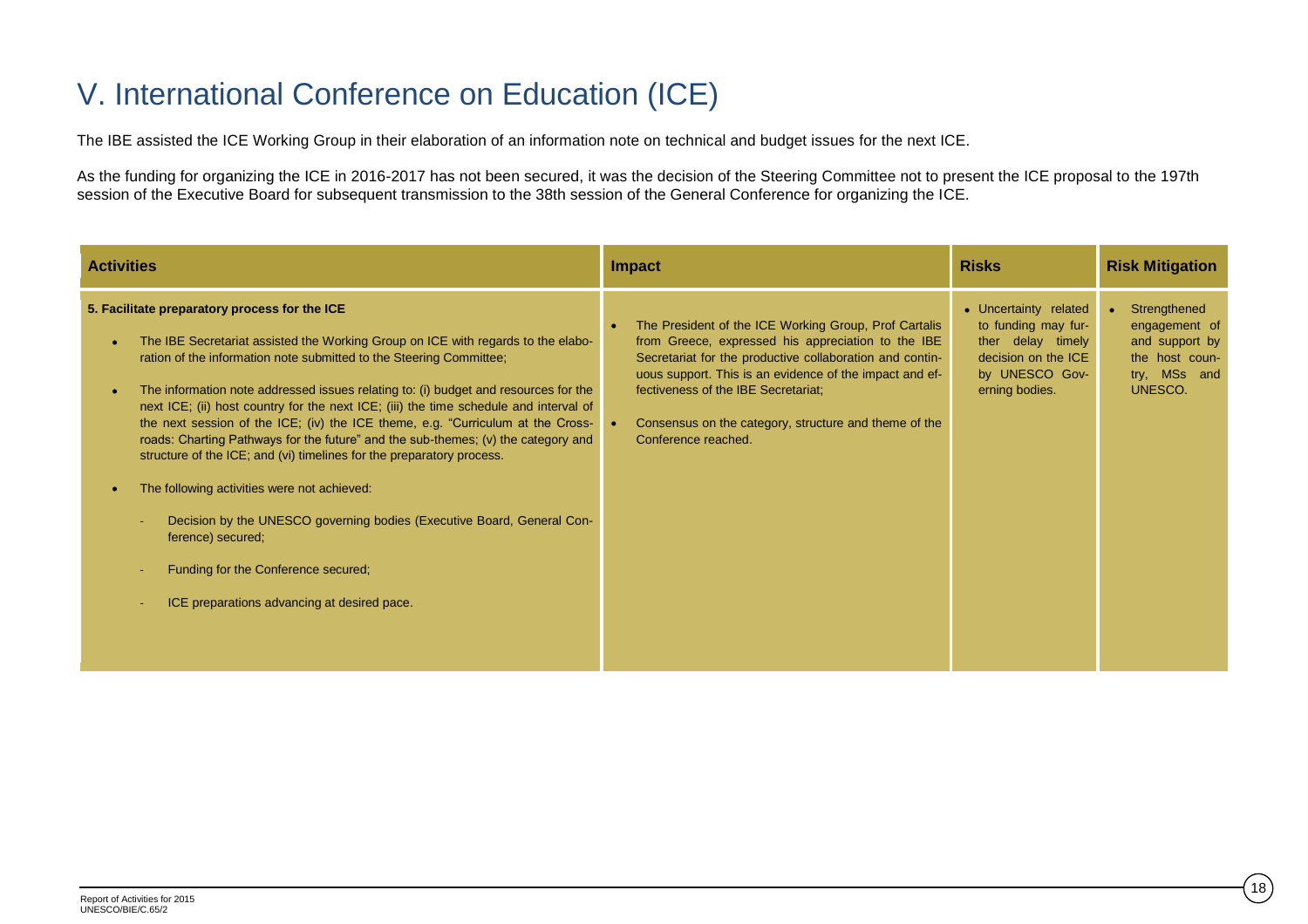## VI. Institutional and Organizational Development

Ensuring satisfactory progress towards a CoE status and improving the impact of the IBE has entailed concerted efforts across the six programmes of the IBE itself. A range of activities has been carried out to strengthen the delivery capacity of the IBE implying:

- Re-profiling and expansion of the IBE human resources and expertise base,
- diversification and expansion of IBE's strategic partnerships,
- diversification and expansion of the financial resources of the IBE;
- strengthening of internal quality assurance;
- strengthening capacity to collect evidence of the impact of programmes especially at the field level and of flagship programmes;
- Positioning the IBE portfolio of initiatives in Education 2030 and in relation to SGD 4 and the seven targets and means of implementation.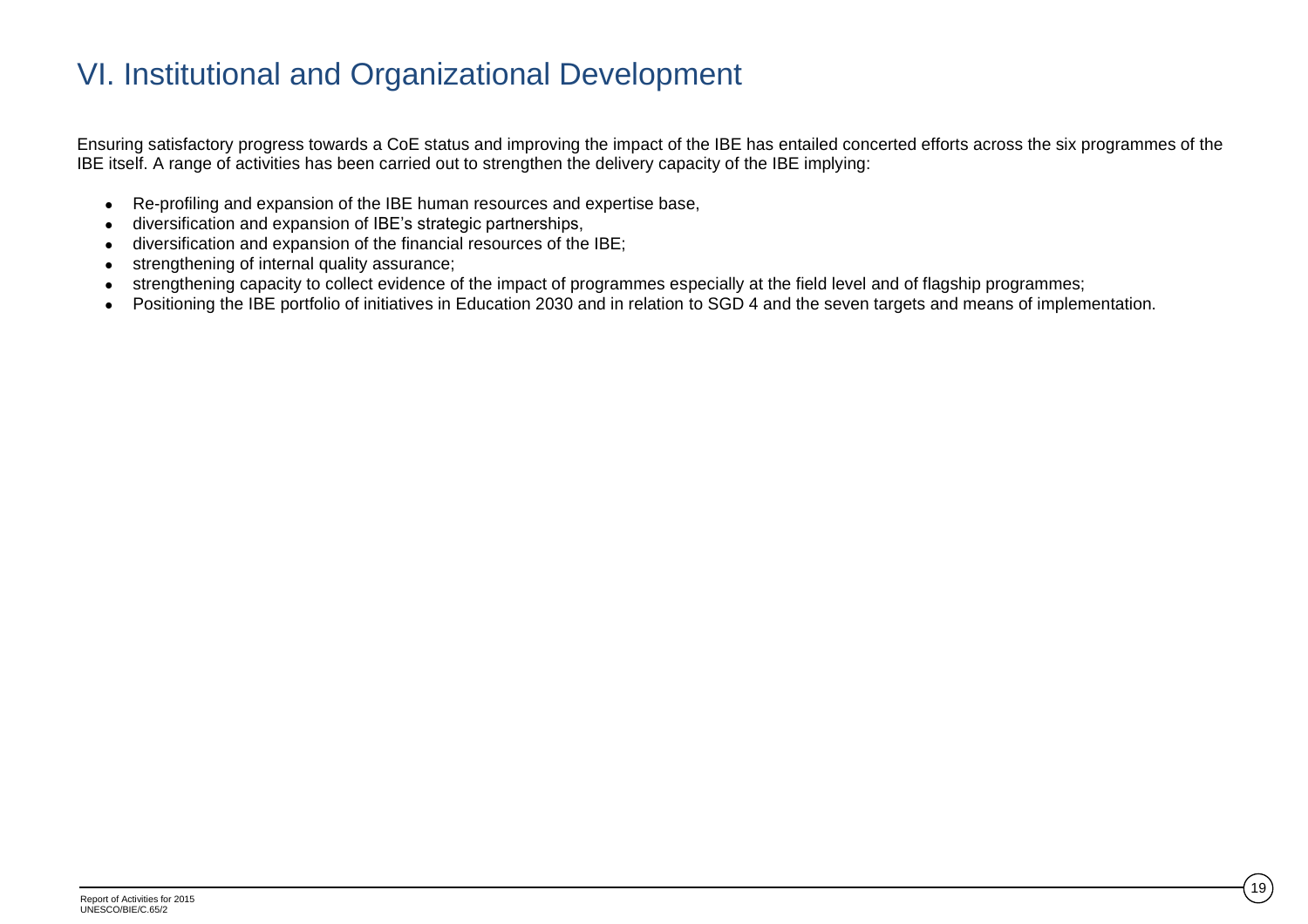| <b>Activities</b>                                                                                                                                                                                                                                                                                                                                                                                                                                                                                                                                                                                                                                                                                            | <b>Impact</b>                                                                                                                                                                                                                                                                                                                                                                                                                                                                                                                                                                                                                                                                                                                                                                                                                                                                                                                                                                                                               | <b>Risks</b>                                                                                                                                                                                                                                                                                                                                                                                                                                                                                          | <b>Risk Mitigation</b>                                                                                                                                                                                                                                                                                                                                                                                                                                                                                                                                                   |
|--------------------------------------------------------------------------------------------------------------------------------------------------------------------------------------------------------------------------------------------------------------------------------------------------------------------------------------------------------------------------------------------------------------------------------------------------------------------------------------------------------------------------------------------------------------------------------------------------------------------------------------------------------------------------------------------------------------|-----------------------------------------------------------------------------------------------------------------------------------------------------------------------------------------------------------------------------------------------------------------------------------------------------------------------------------------------------------------------------------------------------------------------------------------------------------------------------------------------------------------------------------------------------------------------------------------------------------------------------------------------------------------------------------------------------------------------------------------------------------------------------------------------------------------------------------------------------------------------------------------------------------------------------------------------------------------------------------------------------------------------------|-------------------------------------------------------------------------------------------------------------------------------------------------------------------------------------------------------------------------------------------------------------------------------------------------------------------------------------------------------------------------------------------------------------------------------------------------------------------------------------------------------|--------------------------------------------------------------------------------------------------------------------------------------------------------------------------------------------------------------------------------------------------------------------------------------------------------------------------------------------------------------------------------------------------------------------------------------------------------------------------------------------------------------------------------------------------------------------------|
| 1. Align the organizational structure programmatic areas<br>required to operationalize the CoE Strategy<br>New organizational structure is in place and is supporting<br>the implementation of the six programmatic areas through<br>departments;<br>The six departments are: (1) Innovation and Leadership in<br>Curriculum and Learning; (2) Current and Critical Issues in<br>Curriculum and Learning; (3) Knowledge Creation and<br>Management in Curriculum and Learning; (4) Systemic<br>Strengthening of Quality and Development Relevance of<br>Education and Learning; (5) Leadership for Global Dia-<br>logue on Curriculum and Learning; and (6) Institutional and<br>Organizational Development. | • The IBE six programmatic areas are well aligned with its<br>structure, the UNESCO Medium-Term Strategy 2014-2021<br>(37 C/4) and the IBE is slightly better equipped to respond<br>to increasing demands by MSs and UNESCO Offices;<br>IBE Departments are implementing a portfolio of initiatives<br>contributing to strengthen IBE appreciation and visibility by<br>MSs, UNESCO Offices and partners.                                                                                                                                                                                                                                                                                                                                                                                                                                                                                                                                                                                                                  | Departments not staffed in a<br>balanced and adequate<br>manner.                                                                                                                                                                                                                                                                                                                                                                                                                                      | • Continue the mobilization of<br>resources to afford more<br>human resources.                                                                                                                                                                                                                                                                                                                                                                                                                                                                                           |
| 2. Expertise base and delivery capacity in alignment with the<br>technical demands of the work program strengthened:<br>Innovative recruitment scheme put in place to match the<br>expertise base of the IBE to better respond the demands of<br>IBE work over the course of time.                                                                                                                                                                                                                                                                                                                                                                                                                           | • Senior and junior programme specialists, senior and junior<br>fellows and interns recruited to support the six programmat-<br>ic areas:<br>- Roaster of junior consultants set up to support the six<br>programmatic areas;<br>- Innovation and Leadership in Curriculum and Learning<br>recruited:<br>• 2 Associate Project Officers (PA P1) recruited;<br>• 2 Junior consultants recruited from the roaster;<br>· Project Appointment (PA P3) on ECCE recruitment<br>underway;<br>• Job descriptions of request MSs secondees (P4): EC-<br>CE; global citizenship education; curriculum develop-<br>ment and youth education prepared and sent to MSs.<br>- Knowledge Creation and Management<br>• Web manager contract extended (PA P2);<br>• Junior consultant recruited from the roaster;<br>• Job descriptions of request MSs secondees (P4) in<br>learning sciences; library and information science;<br>knowledge creation in curriculum and learning pre-<br>pared and sent to MSs;<br>$\blacksquare$ 2 interns; | Increase the IBE human<br>resource base outstripped by<br>the demands for the service;<br>Sustaining and even improv-<br>ing on the human resources<br>development can be frustrat-<br>ed by the unpredictability and<br>inadequacy<br><sub>of</sub><br>extra-<br>budgetary resources;<br>MSs continue not responding<br>to the IBE call for second-<br>ments;<br>Junior consultants may use<br>the IBE as a launching pad<br>and leave as soon as they<br>find steadier and better pay-<br>ing jobs. | Sustain efforts to broaden<br>$\bullet$<br>the portfolio of partners and<br>intensify resource mobiliza-<br>tion with a focus on devel-<br>opment partners/donors, in-<br>tergovernmental<br>organizations, private sec-<br>tor and on enlarging the<br>base of MSs that provide di-<br>rect budget support to IBE;<br>Interns and fellowships are<br>recruited to support de-<br>partments with shortage of<br>personnel (though not an<br>optimal solution);<br>When they excel junior<br>consultants will be given an<br>opportunity for a career<br>path within IBE. |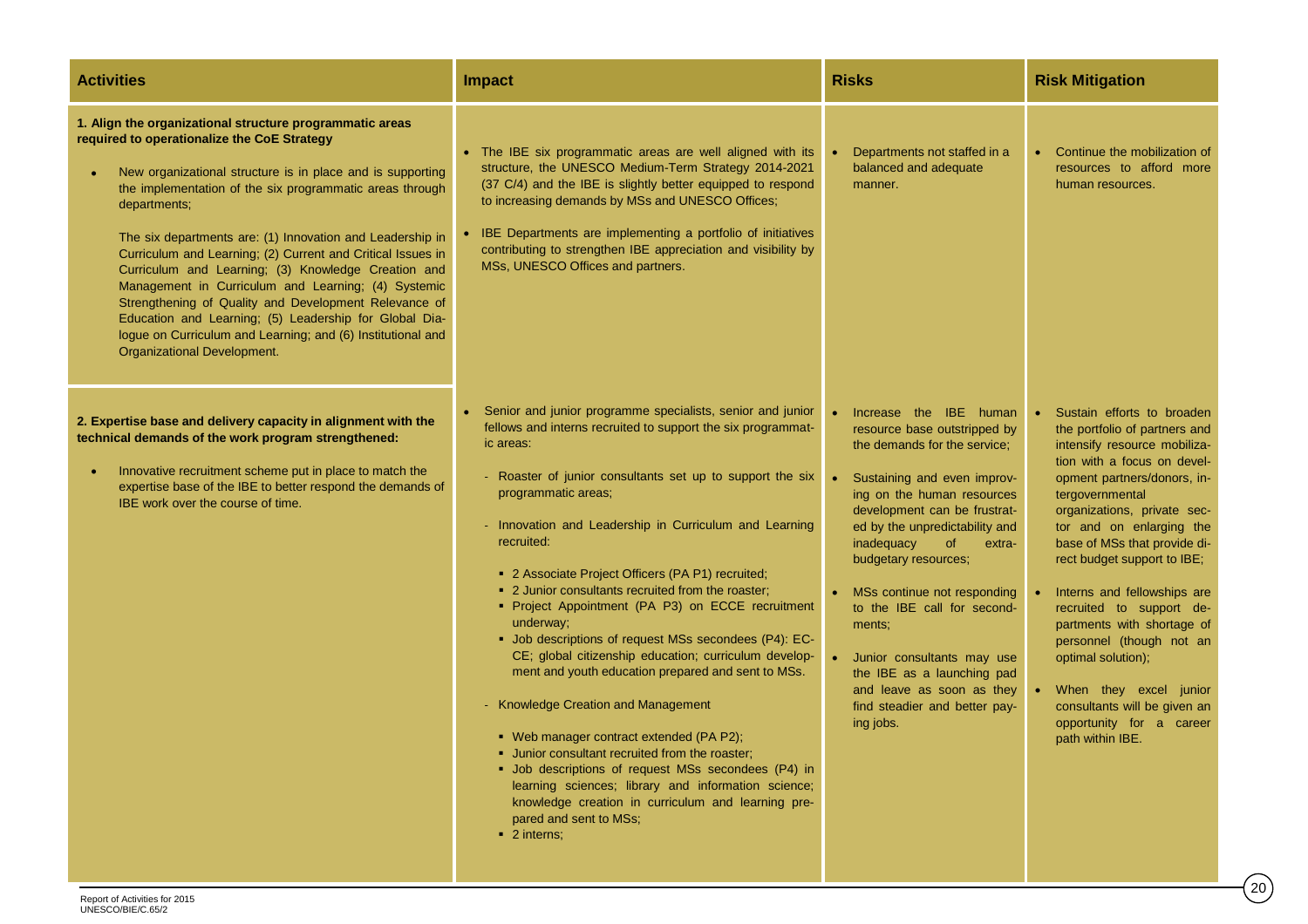|                                                                        | - Systemic support provided towards Member States' ef-<br>forts to equitably provide quality education and effective<br>learning opportunities:<br>Project Appointment (PA P4) joined in January 2015;<br>• Consultant engaged at P5 level to support the pro-<br>gramme at large;<br>• Job descriptions of request MSs secondees at P3 and<br>P4 level prepared and sent to MSs;<br>$\blacksquare$ 1 intern.<br>- High level consultancy expertise (34) mobilized to sup-<br>port the implementation of the six programmatic areas;<br>$\blacksquare$ interns; |  |
|------------------------------------------------------------------------|-----------------------------------------------------------------------------------------------------------------------------------------------------------------------------------------------------------------------------------------------------------------------------------------------------------------------------------------------------------------------------------------------------------------------------------------------------------------------------------------------------------------------------------------------------------------|--|
| Executive Office strengthened to meet demands of its role<br>$\bullet$ | <b>Executive Office</b><br>$\bullet$<br>• Project Appointment (PA P3) joined in September<br>2015;<br>• Junior consultant joined in November 2015;                                                                                                                                                                                                                                                                                                                                                                                                              |  |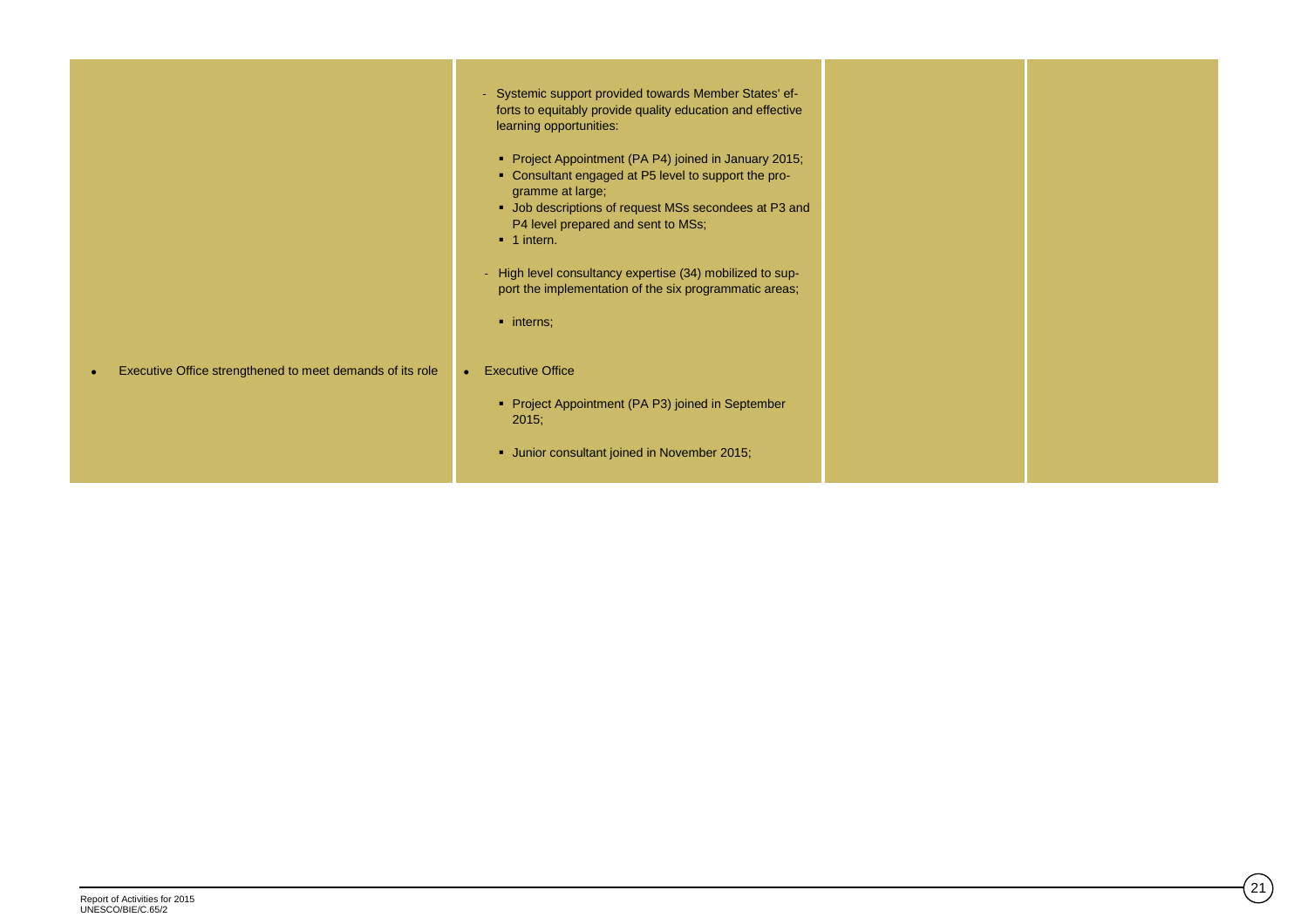#### **3. Improving visibility and global recognition of IBE**

- The global presence of the IBE has been expanded;
- The IBE is better Integrated into International Geneva and at the global level;
- The IBE's presence in the social network has improved .

• Diploma courses covered 450 participants from 60 countries

- The (GCN) now covers 93 countries (8 from Arab States, 12 from Central and Eastern Europe, 6 from Central Asia, 19 from East Asia and the Pacific, 10 from Latin America and the Caribbean, 16 from North America and Western Europe, 4 from South and West Asia and 18 from Sub - Saharan Africa ;
- The IBE project and technical assistance activities cover Afghanistan, Botswana, Burkina Faso, Cambodia, Egypt, Indonesia, Kenya, Niger, Panama, Senegal, Seychelles, South Africa, Swaziland and Tanzania and Cape Verde;
- The IBE outreach has significantly increased, particularly through the social networks and blogs, the participation at major education events, the production and dissemination of discussion papers/guidelines on current and critical curriculum issues, field work, and trainings on curriculum development;
- On December 10, 2015, at the Palais des Nations, the IBE launched an exhibition to celebrate its 90 year history of excellence and leadership in the field of education. The exhi bition will run until the first quarter of 2016 in Geneva and is planned to reach the world's cities including Berne, Hong Kong and Dubai ;
- Under the chairmanship of the UN Director General, the IBE briefed international Geneva on what its mission in the past and in future within the SDGs;
- The IBE has responded to the 'Perception Change Project' imitative of the UNOG director General in anticipation of its role and contribution to the SDG s among Geneva -based agencies and at international level;
- During 2015, the IBE played a prominent role in major education events and conferences including: the American Educational Research Association (AERA) in Chicago; the Comparative and International Education Society (CIES) in Washington DC;the Conference on Education "Partners in Excellence" in Doha; the International Symposium on Science for Education/International Brain Research Organization (IBRO) in Rio de Janeiro; the Education and Development Forum (UKFIET) in Oxford; Google 3<sup>rd</sup> Global Symposium on Education in Palo Alto; the Intercultural Diplomacy Conference in Berlin; and the Uruguayan Parliamentary debates on future of education.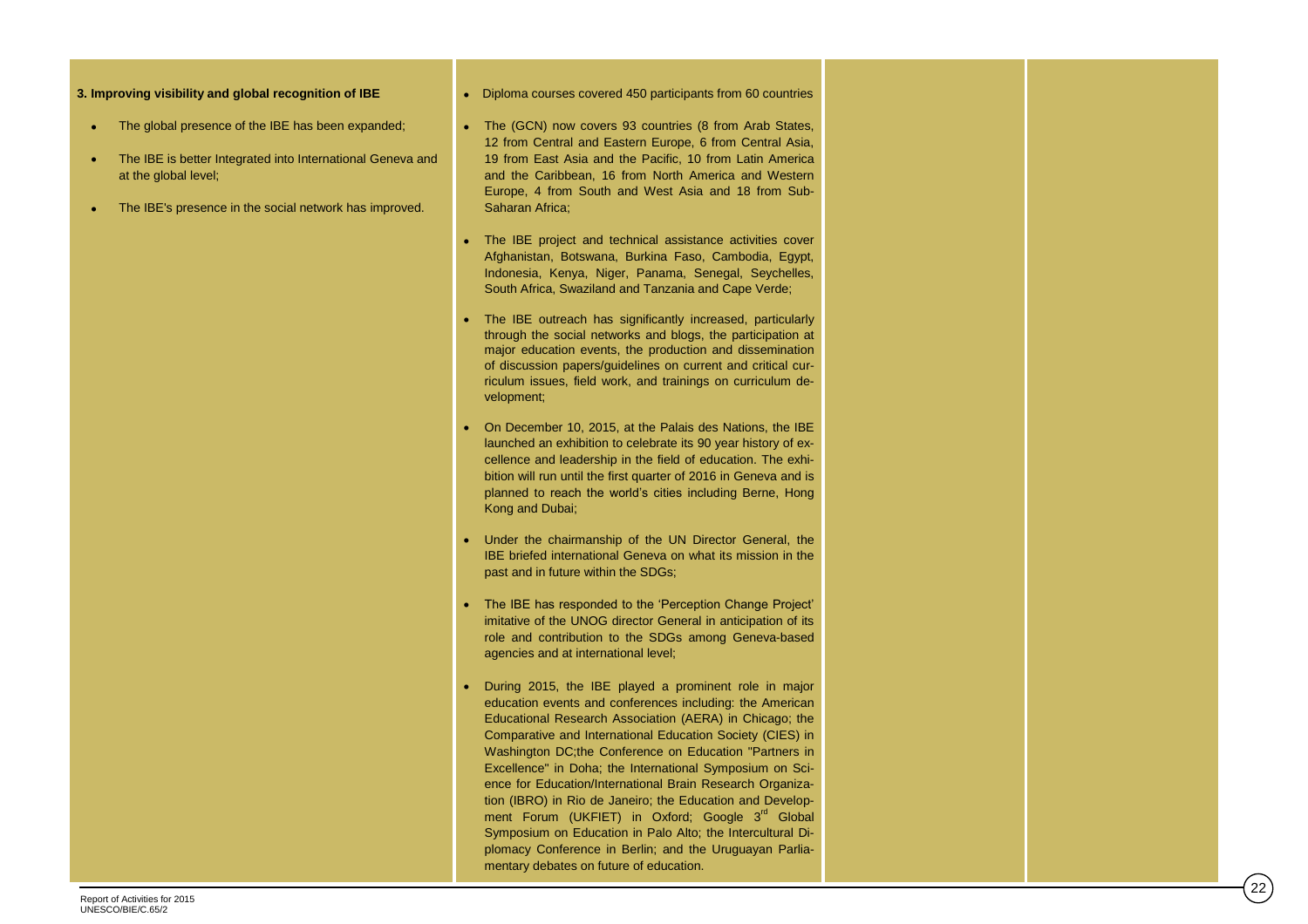| 4. Strengthen quality assurance of programmes and the eval-<br>uation of programme impact<br>The in-house peer review and external assessment mech-<br>anisms improving;                                                                                                                                                                                                                                                                                                                                                                                                                                                                                                                                                                                                                                                                                                                                                                                                                                                               | • Quality assure in-house mechanisms implemented by the<br>Director's office:<br>• The IBE outputs peer reviewed and externally examined;<br>• First step taken towards implementing comprehensive<br>assessment mechanisms across the six programmatic, for<br>example: The IBE flagship diploma programme assessed<br>by a combination of surveys, interviews and group discus-<br>sions targeting students, alumni, facilitators and tutors as<br>well as the tracking and evaluating the impact of the diplo-<br>ma alumni 2010-13 (see Activity 3. Point II. IBE Expected<br>Result 1).                                                                                                                                                                                                                                                                                                                                                                                                                                                                                                                                                                                                                                                                                                                                                                                                                                                                                                | • Shortage of personnel may<br>not allow implementing com-<br>prehensive assessment<br>mechanisms across the six<br>programmatic areas.    | <b>Recruitment of senior fellow</b><br>$\bullet$<br>to support the implementa-<br>tion of assessment tasks.                                                                                                                                                                                   |
|----------------------------------------------------------------------------------------------------------------------------------------------------------------------------------------------------------------------------------------------------------------------------------------------------------------------------------------------------------------------------------------------------------------------------------------------------------------------------------------------------------------------------------------------------------------------------------------------------------------------------------------------------------------------------------------------------------------------------------------------------------------------------------------------------------------------------------------------------------------------------------------------------------------------------------------------------------------------------------------------------------------------------------------|---------------------------------------------------------------------------------------------------------------------------------------------------------------------------------------------------------------------------------------------------------------------------------------------------------------------------------------------------------------------------------------------------------------------------------------------------------------------------------------------------------------------------------------------------------------------------------------------------------------------------------------------------------------------------------------------------------------------------------------------------------------------------------------------------------------------------------------------------------------------------------------------------------------------------------------------------------------------------------------------------------------------------------------------------------------------------------------------------------------------------------------------------------------------------------------------------------------------------------------------------------------------------------------------------------------------------------------------------------------------------------------------------------------------------------------------------------------------------------------------|--------------------------------------------------------------------------------------------------------------------------------------------|-----------------------------------------------------------------------------------------------------------------------------------------------------------------------------------------------------------------------------------------------------------------------------------------------|
| 5. Appropriately reposition IBE within the sector, within<br><b>UNESCO and with MSs</b><br>With the support of the ADG the leadership and support<br>role of the IBE on issues relating to curriculum, learning<br>and assessment in UNESCO was strengthened and is in-<br>creasingly demanded by MSs, UNESCO Offices, and other<br>entities;<br>The IIEP and the IBE Directors have encourages and co-<br>convened meetings of all seven Directors of UNESCO<br>Category I Institutes leading to a close consultation with the<br>ADG and the Institutes Directors. This has facilitated better<br>alignment of the Institutes' programmes with UNESCO pri-<br>ority areas and strengthened the role of the Institutes in<br>Education 2030 and to strengthen collaboration;<br>Collaboration agreements with UNESCO HQ, Field Offices<br>and others Institutes are implemented in line with the IBE<br>six programmatic areas and Education 2030 (i.e. on issues<br>relating to GCED, inclusive education and youth educa-<br>tion). | The IBE initiatives and outputs are increasingly appreciated<br>and disseminated by the Education Sector - i.e. "In-<br>Progress Reflections on Current and Critical Issues in the<br>Curriculum and Learning" disseminated among all educa-<br>tion staff;<br>• Work plans currently discussed with UIS on issues relating<br>to assessment, equity and inclusion, STEM and early read-<br>ing;<br>Work plans underway with IIEP Buenos Aires on issues<br>relating to youth culture, youth education and youth disen-<br>gagement;<br>• The IBE supports IIEP in addressing curriculum issues<br>related to educational policies;<br>• At the Education Commission of the 38 session of the<br>General Conference, several countries representatives -<br>among them, France, Greece, Kenya, Latvia, Nigeria, and<br>Uganda- recognised and emphasized the transformation of<br>the IBE into a Centre of Excellence and appreciated IBE 's<br>work in repositioning curriculum within Education 2030, in<br>implementing the diploma programme on curriculum in dif-<br>ferent regions (and upgrading it to a master programme)<br>and in provision of customized field advice to MSs;<br>• 18 countries have requested for the IBE support since the<br>WEF 2015: Afghanistan, Botswana, Burkina Faso, Cambo-<br>dia, Cape Verde, Congo Republic, Indonesia, Kenya, Mad-<br>agascar, Mauritius, Nigeria, Niger, Panama, Senegal, Sey-<br>chelles, South Africa, Swaziland and Tanzania). | Shortage of in-house leader-<br>ship and expertise may risk<br>IBE's responsiveness to a<br>growing demand for its tech-<br>nical support. | Strengthen the expertise<br>٠<br>and the delivery capacity of<br>the IBE departments princi-<br>pally through high level<br>consultancy, senior project<br>appointments and junior<br>consultants;<br>Reiterate to MSs the need<br>to support IBE through<br>secondees and core fund-<br>ing. |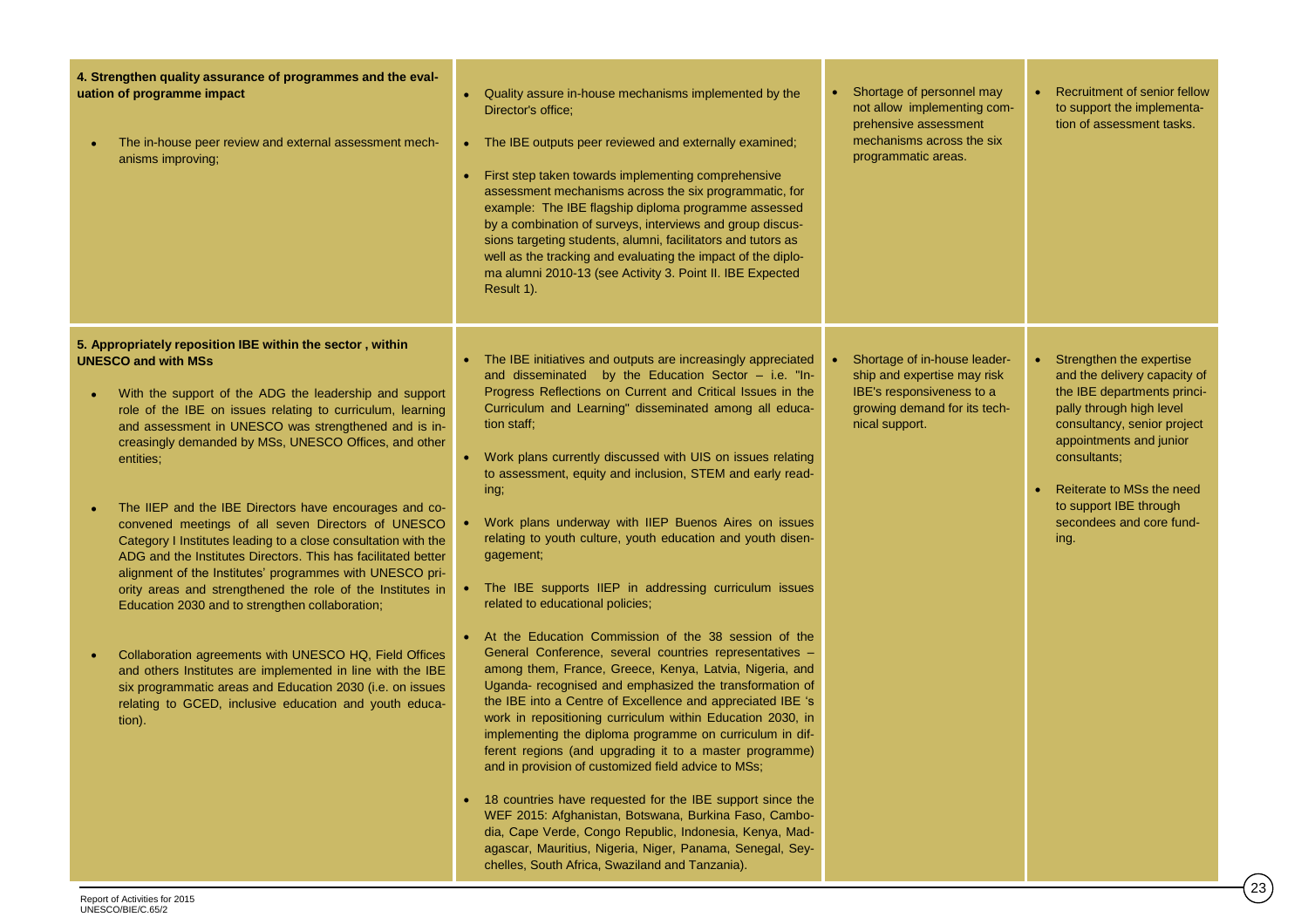**diversified with a focus on:**

- UNESCO HQ Divisions;
- UNESCO Regional and field Offices;
- UNESCO Institutes (category I & II):
- UN agencies and other intergovernmental organizations (UNICEF, OECD, GPE ) ;
- **6. The base of strategic partners for the IBE broadened and<br>
diversified with a focus on:**<br>
UNESCO HQ Divisions;<br>
UNESCO Regional and field Offices:<br>
UNESCO Regional and field Offices:<br>
UNESCO Regional and field Offices:<br> Member States (Nigeria, Switzerland, Norway, Malaysia) ;  $\bullet$ Agencies and Institutions of MSs (KICD -Kenya; KICE - Korea; SLO -Holland and Universities including Open University in Tanzania, Hamdan Mohammed Smart University, Catholic University of Uruguay;
- Networks: (GCN, Alumni, CoP);
- Foundations (i.e. Hamdan Award Board of Trustees, Hans Wilsdorf Foundation, GASERC,);
- The private sector (i.e. Google, Worlddidac).

#### IBE has set up partnerships around Education 2030 initiatives on:

#### **UNESCO HQ Divisions:**

- Division for Teaching, Learning and Content (ED/TLC) on the diploma courses on curriculum at large, inclusive education, GCED and the Guide for Developing Teacher Education Curriculum Framework;
- Education and Research Unit (ERI) on youth education and learning with a focus on youth disengagement and in partnership with IIEP Buenos Aires and Beirut, Dakar and Santiago Offices ;
- Global Education Monitoring Report (GEMR) on GCED and ESD .

#### **UNESCO Regional and field Offices**

- Dar es Salaam Office on the curriculum review and reform in Tanzania ;
- Kabul Office on the curriculum reform in Afghanistan;
- Nairobi Office on curriculum reform for competency based curriculum in Kenya .

#### **UNESCO Institutes (category I & II)**

- **•** UIL on issues relating to STEM, inclusive education and equity ;
- IIEP on issues relating to youth culture and youth education;
- APCEIU on research on GCED.

#### **UN agencies and other intergovernmental organizations (UNICEF, OECD)**

- UNICEF LACRO and OECD on the nature of learning and informing practice ;
- OECD on 21st century competencies .

#### **Member States (Nigeria, Switzerland, Norway, Malaysia)**

- Switzerland, Nigeria and Norway as voluntary contributors;
- Malaysia on promoting STEM female participation in Asia and African countries .

**Agencies and Institutions of MSs (KICD -Kenya; KICE - Korea; SLO -Holland and Universities including Open University in Tanzania, Hamdan Mohammed Smart University, Catholic University of Uruguay**,

- KICD-Kenya on strengthening capacities and on supporting curriculum reform processes;
- KICE-Korea on capacity development, research and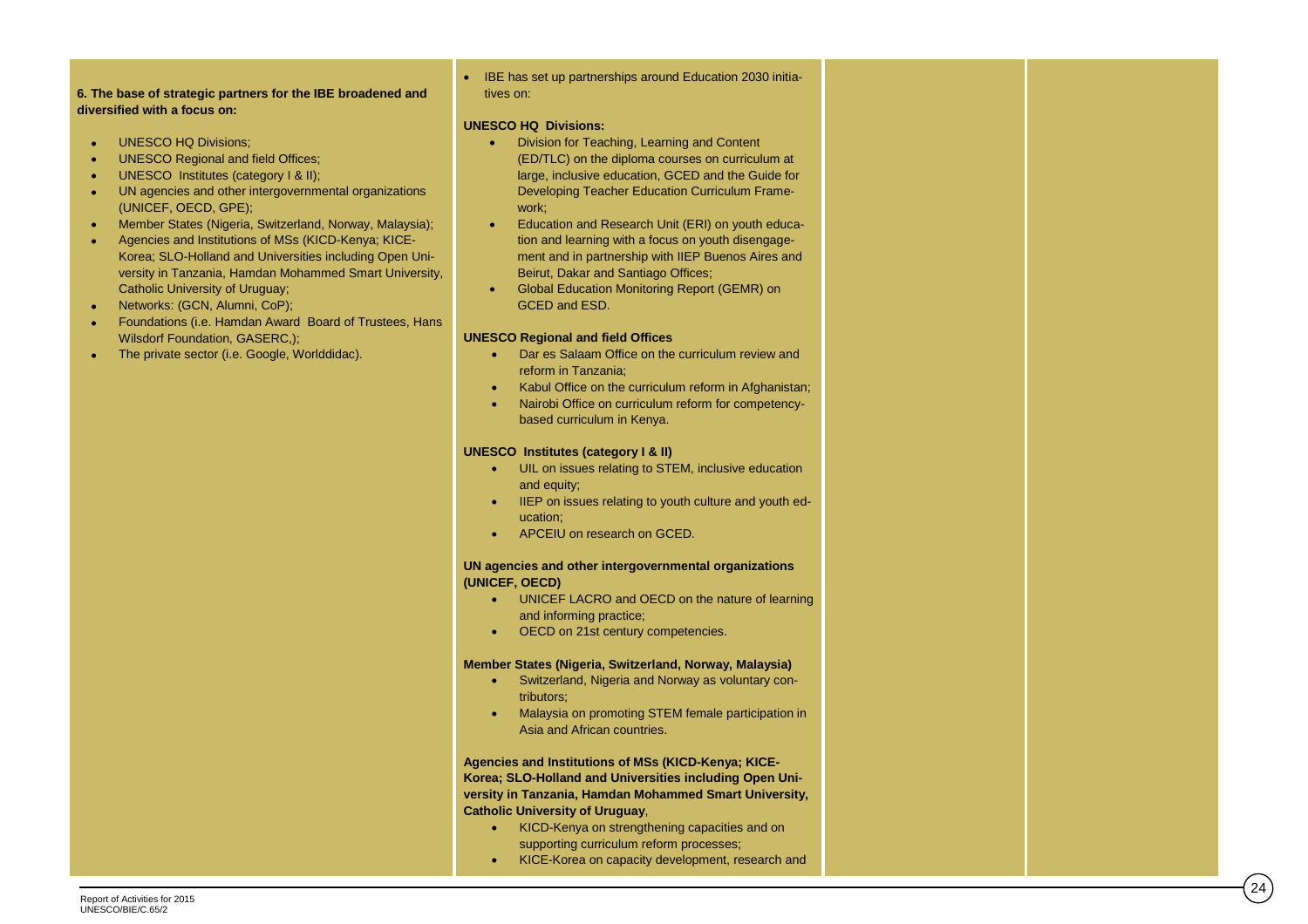|                                                                                                                                                                                                                                                                                                                                                             | knowledge sharing work related to quality of educa-<br>tion;<br>SLO-Holland on repositioning curriculum and sup-<br>$\bullet$<br>porting curriculum reforms and processes;<br>Open University of Tanzania hosting the AFR diplo-<br>$\bullet$<br>ma course on curriculum;<br>Catholic University of Uruguay hosting the LAC di-<br>$\bullet$<br>ploma course on curriculum;<br>Hamdan Mohammed Smart University hosting the<br>$\bullet$<br>Arab diploma course on curriculum;<br>University of Geneva on research and country work<br>$\bullet$<br>on reading in the early grades.<br>Networks: (GCN, Alumni, CoP)<br>• GCN with more than 90 countries covering all<br><b>UNESCO</b> regions;<br>Diploma alumni on promoting research on critical cur-<br>$\bullet$<br>riculum issues:<br>COP on knowledge production and sharing on cur-<br>$\bullet$<br>riculum, trends, and issues.<br>Foundations (i.e. Hamdan Award Board of Trustees, Hans<br><b>Wilsdorf Foundation)</b><br>• Hamdan Award Board of Trustees on supporting the<br>diploma at large;<br>Hans Wilsdorf Foundation on IBE digital collection of<br>$\bullet$<br>textbooks;<br>Special Olympics on inclusive education and sports.<br>$\bullet$<br>The private sector (i.e. Google, Worlddidac)<br>Multi-year partnerships on quality of education and<br>$\bullet$ .<br>the role of technology in curriculum activities within<br>the Sustainable Development Agenda; |                                                                                                                                                                                                                     |                                                                                                                   |
|-------------------------------------------------------------------------------------------------------------------------------------------------------------------------------------------------------------------------------------------------------------------------------------------------------------------------------------------------------------|---------------------------------------------------------------------------------------------------------------------------------------------------------------------------------------------------------------------------------------------------------------------------------------------------------------------------------------------------------------------------------------------------------------------------------------------------------------------------------------------------------------------------------------------------------------------------------------------------------------------------------------------------------------------------------------------------------------------------------------------------------------------------------------------------------------------------------------------------------------------------------------------------------------------------------------------------------------------------------------------------------------------------------------------------------------------------------------------------------------------------------------------------------------------------------------------------------------------------------------------------------------------------------------------------------------------------------------------------------------------------------------------------------------------------------------------|---------------------------------------------------------------------------------------------------------------------------------------------------------------------------------------------------------------------|-------------------------------------------------------------------------------------------------------------------|
| 7. Funding sources for the IBE diversified:<br><b>UNESCO HQ divisions &amp; Regional Offices;</b><br>UNESCO Institutes (category I and II);<br><b>UNESCO Field Offices:</b><br>UN and intergovernmental agencies;<br><b>Member States:</b><br>Foundations (e.g. Hamdan Foundation, HANS<br><b>WILSDORF Foundation);</b><br>Private Funds (Google, HRH AFA). | Amount mobilized in 2015:<br>- UNESCO HQ and Regional Offices: USD 85,622.12<br>- UNESCO Field Offices: USD 32,989<br>- UNESCO Institutes: USD 12,000<br>- UN and Inter-governmental organizations: USD<br>1,072,005<br>- Member States: USD 1,716,677.72<br>- Foundations: USD 355,288.19<br>- Private sector: USD 999,960<br>The total mobilized by IBE in 2015 - USD 4 274 542,03- is<br>equivalent to 2.4 times the UNESCO allocation 2015 (USD<br>$1.762.400$ ).                                                                                                                                                                                                                                                                                                                                                                                                                                                                                                                                                                                                                                                                                                                                                                                                                                                                                                                                                                       | • Unpredictable flow of funds<br>and the consequent hindranc-<br>es in the implementation of<br>projects<br>• Shortage of staff at the IBE still<br>makes effective resource mo-<br>bilization a daunting challenge | • Convene a meeting among<br>potential MSs that can pro-<br>vide core funding within the<br>first quarter of 2016 |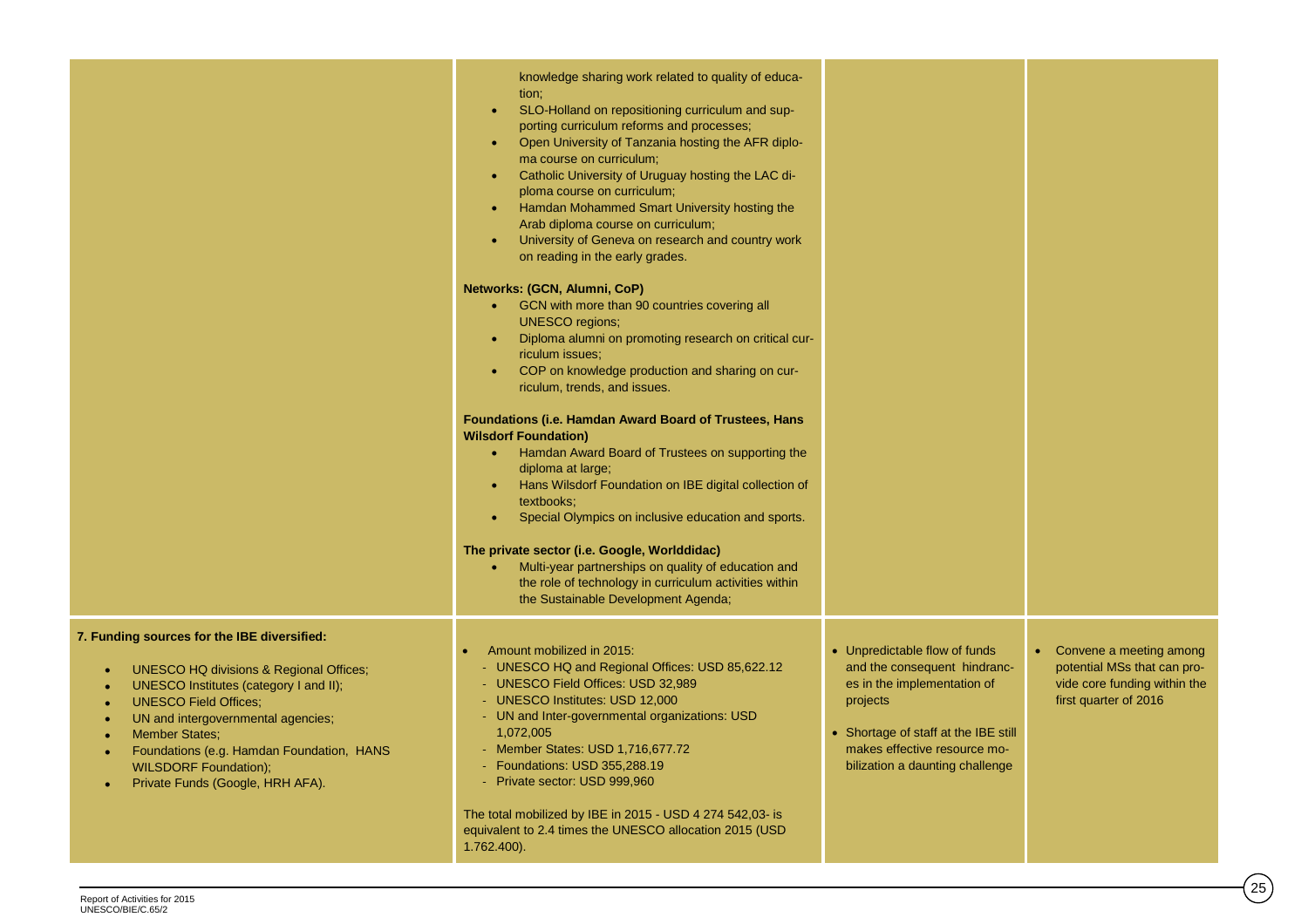VII. Budget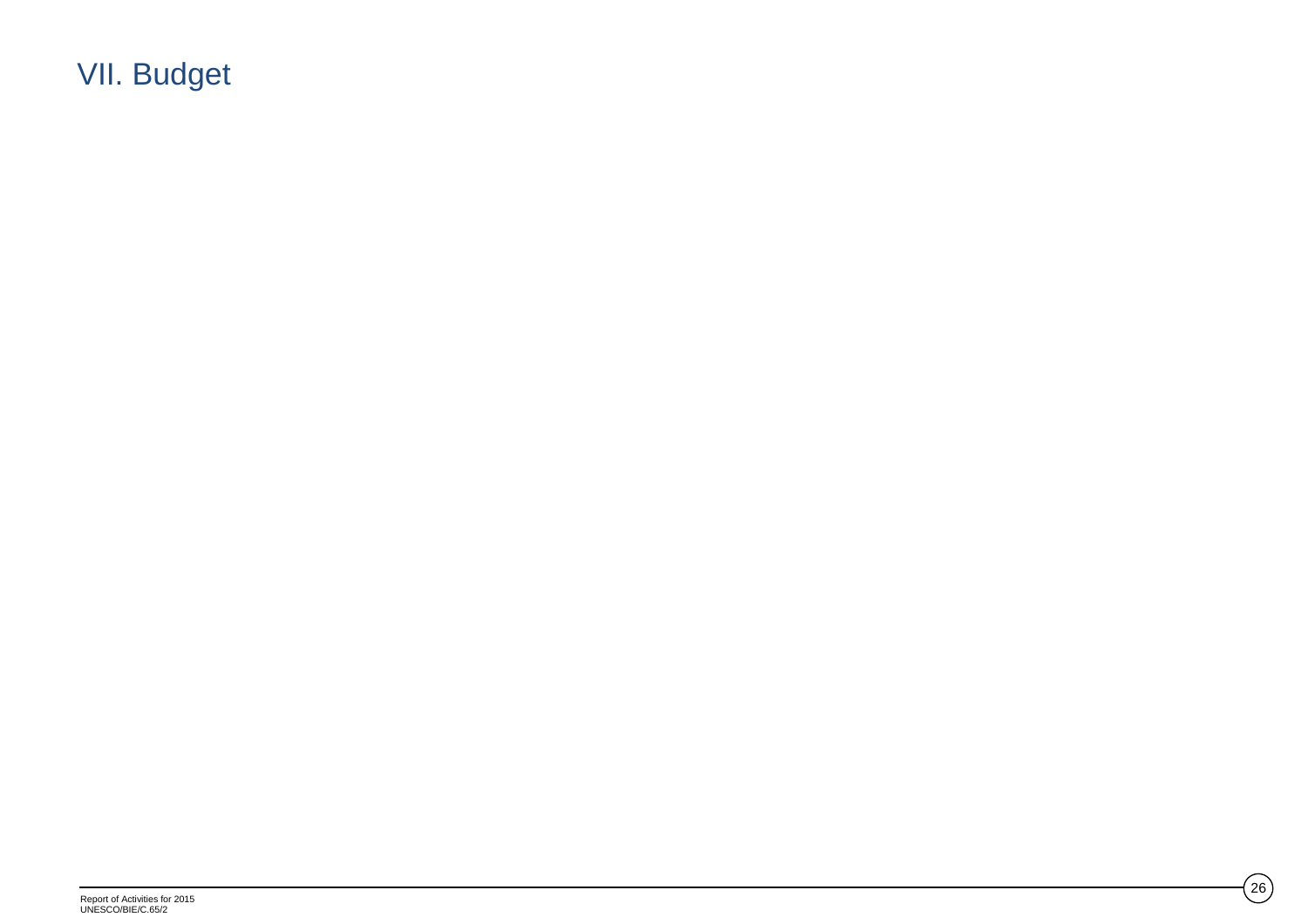## **STATEMENT I INTERNATIONAL BUREAU OF EDUCATION**

### **STATEMENT OF FINANCIAL POSITION AS AT 30/09/2015**

|                                                  | note | 30/09/2015 | 31/12/2014            |
|--------------------------------------------------|------|------------|-----------------------|
|                                                  |      | <b>USD</b> | <b>USD</b>            |
|                                                  |      |            |                       |
| <b>ASSETS</b>                                    |      |            |                       |
| <b>Current Assets</b>                            |      |            |                       |
| Cash and cash equivalents                        |      | 728 632    | 23770                 |
| Short-term investment                            |      |            | 810 537               |
| Accounts receivable (exchange transactions)      |      | 7 0 6 6    | 14 317                |
| Advance payments                                 |      |            | 22 288                |
| Other current assets                             | (4)  | 4 853 520  | 4 441 415             |
| <b>Total Current Assets</b>                      |      | 5 589 218  | 5 312 327             |
|                                                  |      |            |                       |
| <b>Non Current Assets</b>                        |      |            | 36 325                |
| Property, plant and equipment                    | (5)  | 36 878     |                       |
| Other non-current assets                         |      |            |                       |
| <b>Total non current assets</b>                  |      | 36 878     | 36 325                |
|                                                  |      |            |                       |
| <b>TOTAL ASSETS</b>                              |      | 5 626 096  | 5 348 652             |
|                                                  |      |            |                       |
| <b>LIABILITIES</b>                               |      |            |                       |
| <b>Current Liabilities</b>                       |      |            |                       |
| Accounts payable                                 |      | 246 204    | 205 930               |
| Employee benefits                                | (6)  | 18 141     | 20 017                |
| Advance receipts                                 |      | 6897       | 1 481 726             |
| Other current liabilties                         |      |            | 42                    |
| <b>Total current liabilties</b>                  |      | 271 242    | 1 707 715             |
|                                                  |      |            |                       |
| <b>Non-current liabilities</b>                   |      | 180 180    | 180 180               |
| Employee benefits                                | (6)  |            |                       |
| <b>Total non-curent liabilities</b>              |      | 180 180    | 180 180               |
| <b>TOTAL LIABILITIES</b>                         |      | 451 422    | 1887895               |
|                                                  |      |            |                       |
| <b>NET ASSETS</b>                                |      | 5 174 674  | 3 460 757             |
|                                                  |      |            |                       |
| <b>NET ASSETS/EQUITY</b>                         | (13) |            |                       |
| Surplus for the period                           |      | 1713917    | 296 367               |
| Reserves movements<br>Reserves and fund balances |      | 3 460 757  | (30 879)<br>3 195 269 |
| <b>NET ASSETS</b>                                |      | 5 174 674  | 3 460 757             |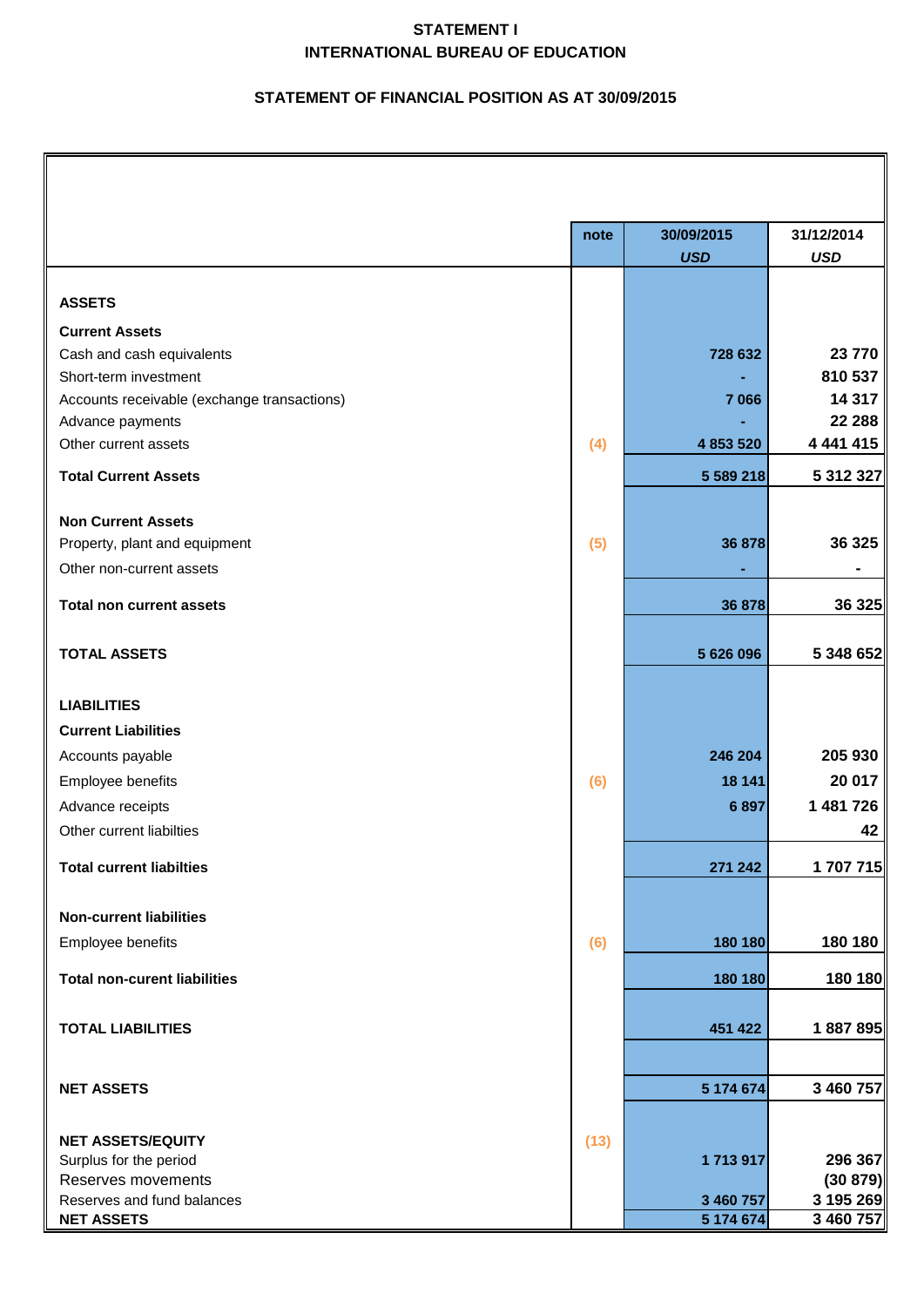## **STATEMENT II INTERNATIONAL BUREAU OF EDUCATION**

**STATEMENT OF FINANCIAL PERFORMANCE FOR THE PERIOD ENDED 30/09/2015**

|                                                       | note | 30/09/2015 | 30/09/2014 |
|-------------------------------------------------------|------|------------|------------|
|                                                       |      | <b>USD</b> | <b>USD</b> |
| <b>REVENUE</b>                                        | (7)  |            |            |
| <b>UNESCO Financial Allocation</b>                    |      | 1762400    | 1765 600   |
| <b>Voluntary contributions - Extra-Budgetary</b>      |      | 2 831 075  | 1912 329   |
| <b>In-kind contributions</b>                          |      | 482 348    | 590 039    |
| Other revenue producing activities                    |      | 37 316     | 41 613     |
| Other revenue                                         |      | 53 509     | 109 058    |
| <b>Finance revenue</b>                                |      | 9 4 0 2    | 9310       |
|                                                       |      |            |            |
| <b>TOTAL REVENUE</b>                                  |      | 5 176 050  | 4 427 949  |
| <b>EXPENSES</b>                                       |      |            |            |
| <b>Employee benefits expenses</b>                     |      | 2 082 590  | 2 074 049  |
| <b>Consultants/external experts and mission costs</b> |      | 265 432    | 149 479    |
| <b>Grants &amp; other transfers</b>                   |      | 208 197    | 245 542    |
| Supplies, consummables & other running costs          | (12) | 785 249    | 923944     |
| <b>Contracted services</b>                            |      | 106 584    | 93 764     |
| <b>Depreciation and armotization</b>                  |      | 11 316     | 11612      |
| <b>Other expenses</b>                                 |      |            | 26 532     |
| <b>Finance Costs</b>                                  |      | 2765       | 2 8 3 2    |
|                                                       |      |            |            |
| <b>TOTAL EXPENSES</b>                                 |      | 3 462 133  | 3 527 754  |
| <b>SURPLUS FOR THE PERIOD</b>                         | (8)  | 1713917    | 900 195    |